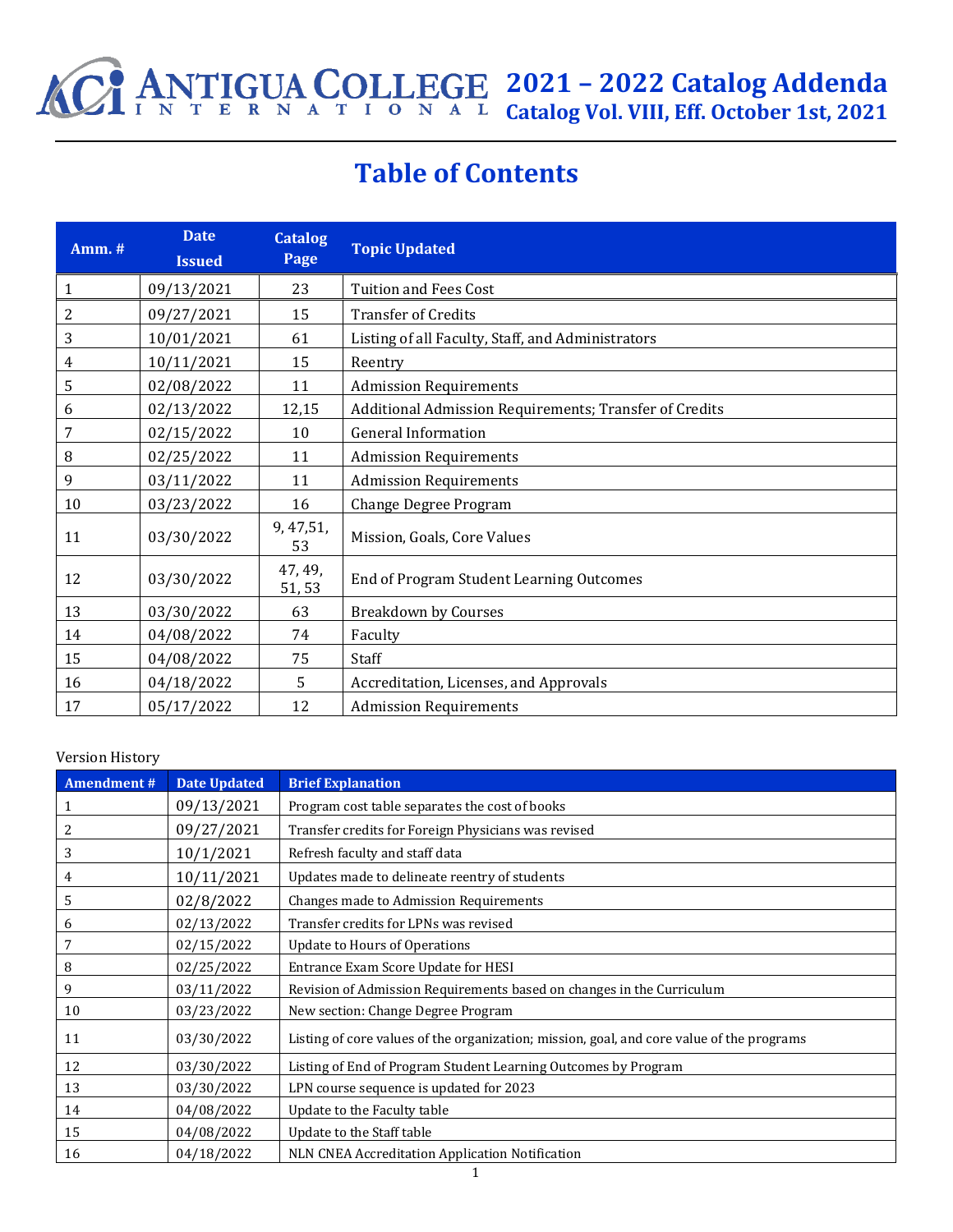# **2021 – 2022 Catalog Addenda Catalog Vol. VIII, Eff. October 1st, 2021**

17 05/27/2022 Admission Requirements revised for Foreign MDs and Nurses

#### *Amendment #1: Tuition and Fee Costs*

#### **Tuition and Fees Cost**

| PROGRAM   TUITION |             | Registration | Tech  | CLINICALS   TEXTBOOKS | TOTAL       |
|-------------------|-------------|--------------|-------|-----------------------|-------------|
|                   |             |              | FEE   |                       |             |
| ASN               | \$30,566.33 | \$100        | \$100 | \$2,238.67            | \$33,005.00 |
| <b>BSN</b>        | \$45,981.32 | \$100        | \$100 | \$2,618.68            | \$48,800.00 |
| RN-BSN            | \$15,842.30 | \$100        | \$100 | \$1,572.70            | \$17,615.00 |
| PN                | \$14,687.99 | \$100        | \$100 | \$812.01              | \$15,700.00 |

#### *Amendment #2: Transfer of Credits*

Standardized Transfer Awards\*

Foreign Medical Doctors: A student providing evidence of the equivalent of a US degree of Doctor of Medicine from a college or university outside the US will be awarded 24 credits toward the ADN or 38 credits toward the BSN program totals.

RN to BSN: A student applying to the BSN program with proof of an approved ADN credential (minimum 70 credits) and a valid RN license will be awarded 77 credits toward the BSN program totals.

LPN: A student applying to either ADN or BSN with proof of a valid PN license will be awarded 11 credits toward the program of their choice.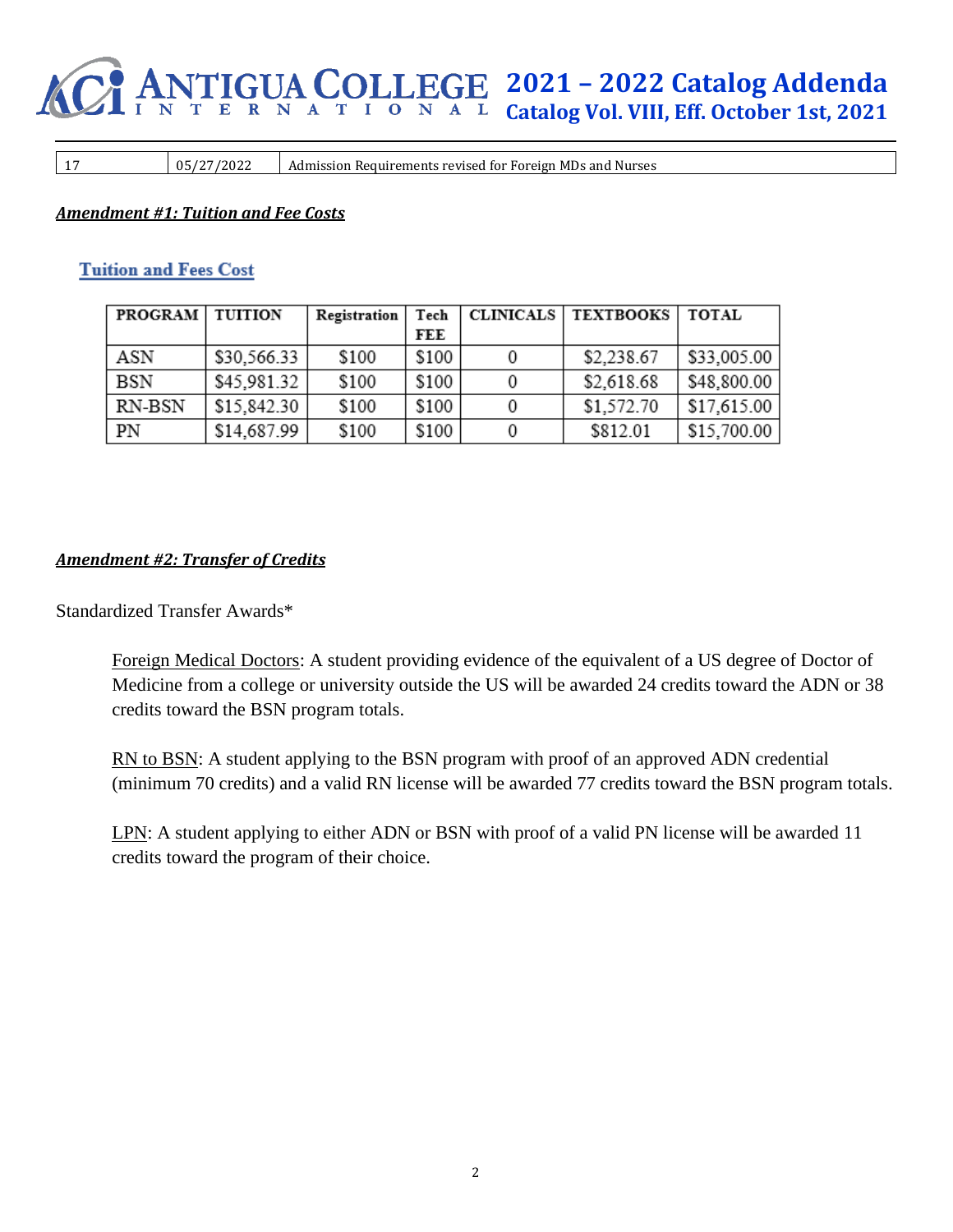## *Amendment #3: Listing of all Faculty, Staff, and Administrators*

## **Faculty**

| <b>Name</b> | Degree(s), Conferring Institution                                       | <b>Title</b> | Subject(s)           |
|-------------|-------------------------------------------------------------------------|--------------|----------------------|
|             | Doctor of Medicine, CETEC University, Dominican Republic                |              |                      |
| Antigua,    | MS, Nursing/FNP, University of Turabo, Miramar, Florida                 | Part-Time    | Nursing,             |
| Diony       | MS, Nursing/Ed, University of Phoenix, Miami, Florida                   | faculty      | Sciences             |
|             | AS, Nursing, University of Sacred Heart, Santurce, Puerto Rico          |              |                      |
|             | Doctor of Medicine, UTESA University, Dominican Republic                |              |                      |
| Antigua,    | MS, Nursing/FNP, University of Turabo, Miramar, Florida                 | Part-time    | Nursing,             |
| Jose        | MS, Nursing/Ed, University of Phoenix, Miami, Florida                   | faculty      | Sciences             |
|             | AS, Nursing, University of Sacred Heart, Santurce, Puerto Rico          |              |                      |
| Ana         | Doctor of Medicine, University of Cienfuegos, Cuba.                     | Director     |                      |
|             | MS, Nursing/FNP, University Ana G. Mendez, Florida                      | οf           | Nursing,<br>Sciences |
| Duenas      | BS, Nursing, Florida International University, Florida                  | Nursing      |                      |
|             | Doctor of Medicine, Higher Institute of Medical Sciences, Camaguey,     | Full-Time    |                      |
| Barroso,    | Cuba                                                                    | Faculty &    | Practical            |
| Hector      | BS, Nursing, Antigua College International, Miami, Florida              | Clinical     | Nursing              |
|             |                                                                         | Instructor   |                      |
| Bermudez,   | Doctor of Medicine, Universidad Libre, Barranquilla, Colombia           | Full-time    | Nursing,             |
| John        | BS, Nursing, Antigua College International, Miami, FL                   | faculty      | Sciences             |
| Collado,    | EdD, Doctor of Education, Nova Southeastern University, Ft. Lauderdale, | Adjunct      | English,             |
| Juan        | $\mathbb{FL}$                                                           | faculty      | Writing,             |
| Fleites,    | MS, Education, Nova Southeastern University, Miami, Florida             | Adjunct      | Chemistry,           |
| Esther      | BS, Chemistry, Universidad Central de las Villas, Cuba                  | faculty      | Mathematics,         |
|             |                                                                         |              | <b>Statistics</b>    |
| Gonzalez,   | Doctor of Medicine, Faculty of Medical Sciences, Pinar Del Rio, Cuba    | Adjunct      | Nursing,             |
| Rolando     |                                                                         | faculty      | Sciences             |
| Monroy,     | MS, Informatics, Grantham University, Lenexa, Kansas                    | Adjunct      | Information          |
| Carmen      | BS, Nursing, University of Alabama, Tuscaloosa, Alabama                 | Faculty      | Technology           |
|             | AS, Nursing, Miami Dade College, Miami, Florida                         |              |                      |
| Napoles,    | Doctor of Medicine, Higher Institute of Medical Sciences, Camaguey,     | Adjunct      | Nursing,             |
| Yunexis     | Cuba                                                                    | faculty      | Sciences             |
|             | BS. Nursing. Antigua College International. Miami. Florida              |              |                      |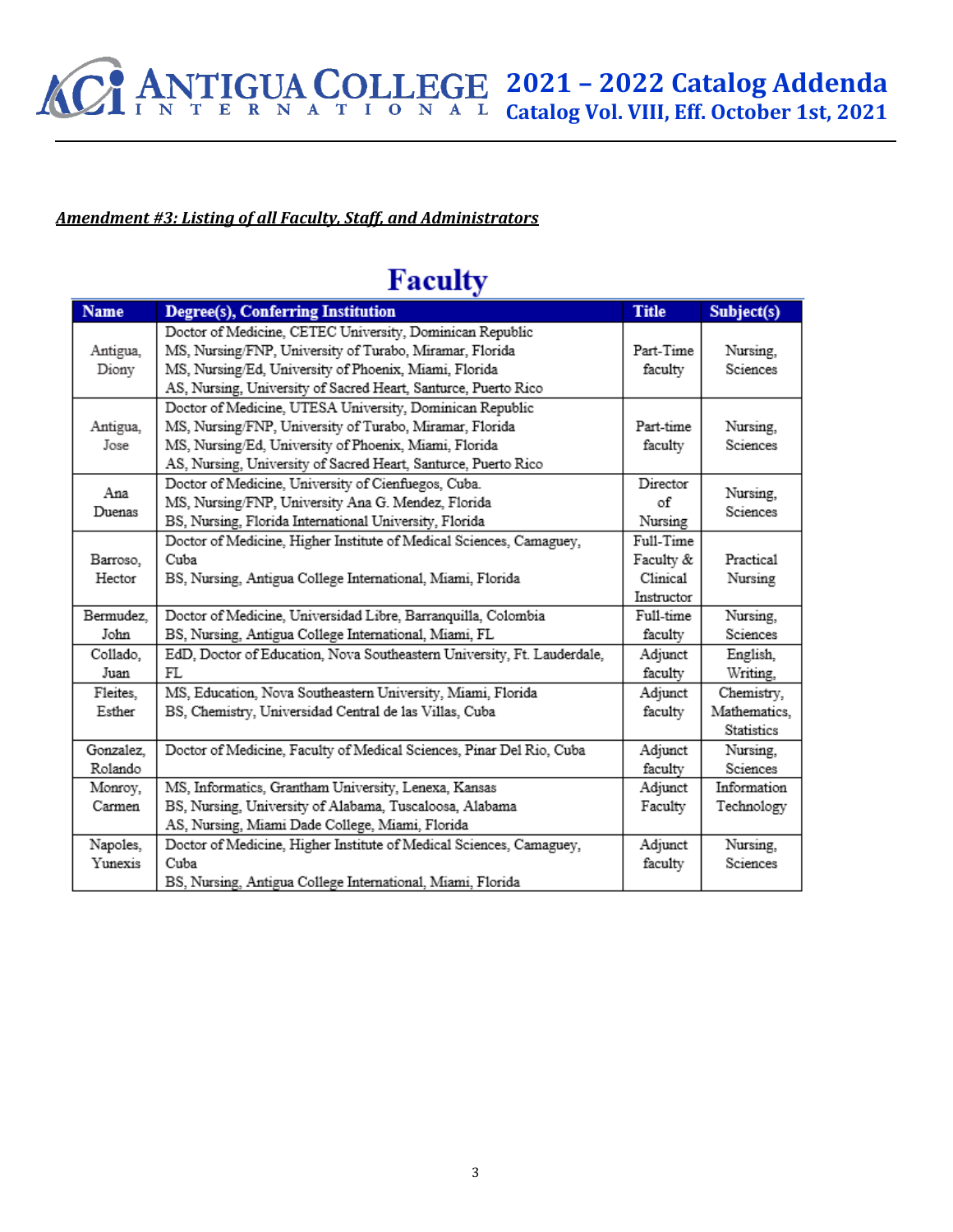## **2021 – 2022 Catalog Addenda Catalog Vol. VIII, Eff. October 1st, 2021**

# **Staff**

| <b>Name</b>                        | <b>Department</b>        | Role                                                             | FT/PT |
|------------------------------------|--------------------------|------------------------------------------------------------------|-------|
| Diony Antigua MD, MSN/Ed, ARNP, RN | Administration           | Chief Executive Officer                                          | FT    |
| Jose Antigua MD, MSN/Ed, ARNP, RN  | Administration           | President                                                        | FT    |
| Justin Garcia, BA, CPA             | Administration           | Chief Financial Officer                                          | FT    |
| Taima Gonzalez, BA, MBA, MSA-PA    | Administration           | Chief Operation Officer /<br>Financial Aid Corporate<br>Director | FT    |
| Carmen Monroy, MSN-NI, BSN, RN     | Admissions               | VP of Enrollments &<br>Compliance                                | FT    |
| Ana Duenas MD, MSN/FNP, BSN        | Nursing Education        | Director of Nursing                                              | FT    |
| Dionny J. Antigua, BSN, RN         | Nursing Education        | Assistant Nursing Director                                       | FT    |
| Barbara Diaz                       | Student Accounts         | Student Account Director                                         | FT    |
| Julian Perez, MLS                  | Learning Resource Center | Learning Resource Center.                                        | PT    |
| Ernesto Limonta, BS                | Administration           | Networking & Technology                                          | PT    |
| Yulissa Alvarez, MSN-FNP, BSN, RN  | Nursing Education        | Office of the Registrar                                          | FT    |
| Roxana Betancourt, BSN RN          | Clinical Coordination    | Clinical Coordinator                                             | FT    |
| Katherine Sosa                     | <b>Student Services</b>  | Career Services                                                  | FT    |
| Jeanine Benigno                    | Administration           | Administrative Assistant                                         | FT    |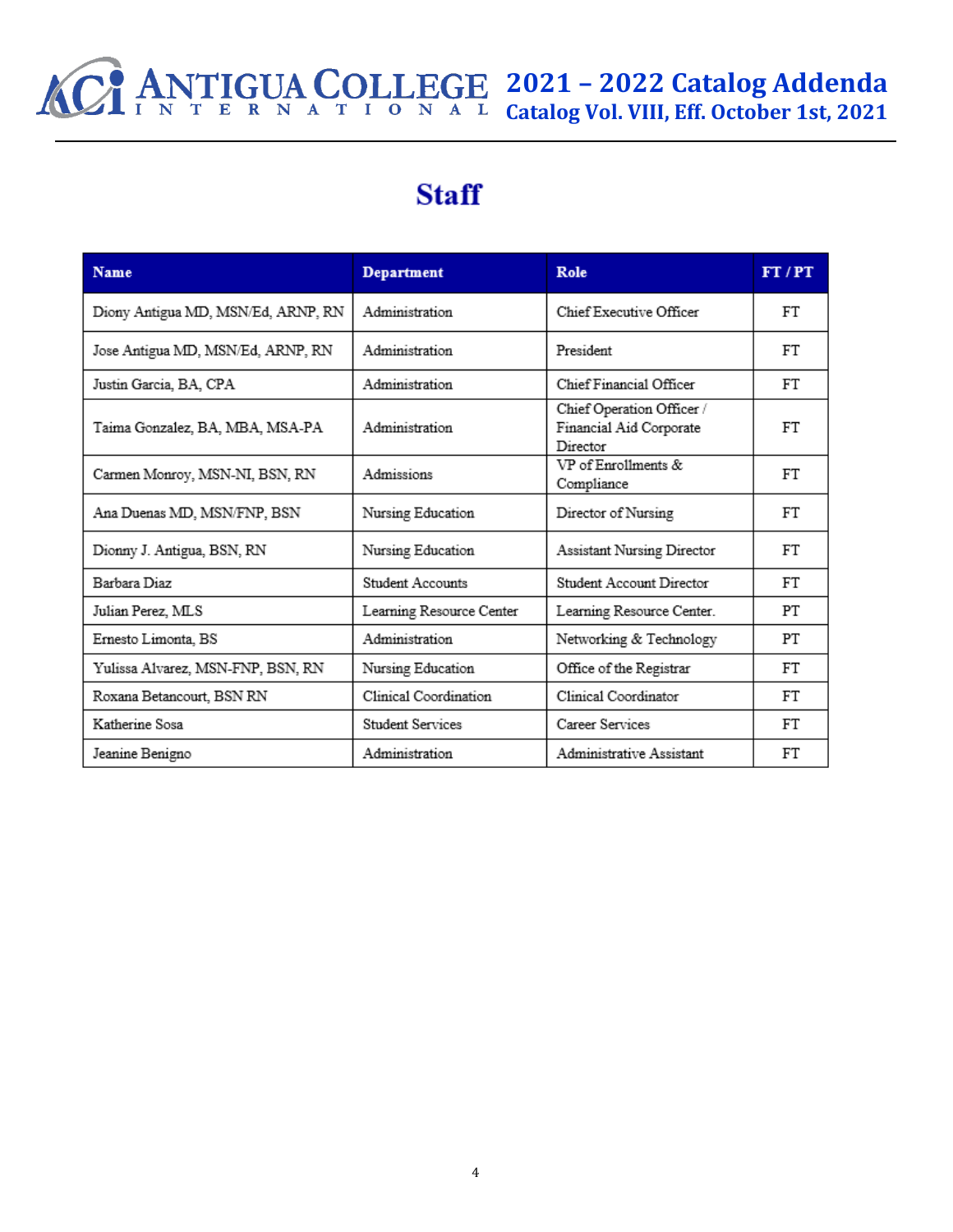#### *Amendment #4: Reentry*

#### **Reentry**

Former students who voluntarily withdrew from the college may request re-enrollment. Dependent on the length of time since the withdrawal, a returning student may be classified as either a New Enrollment or a Reentry. Regardless of the type, these requests are to be routed to the Director of Admissions. The student will be scheduled for an interview with the Director of Nursing, from whom final approval is required, and the Student Accounts Office to review any pending debt.

Upon new enrollment or Reentry, the student will be subject to the program requirements, tuition, fees, and school regulations as they are defined at the time of reentry or new enrollment. Any returning student who has been out of school for fewer than 180 calendar days will be considered a Reentry and should make an appointment with the Director of Admissions to begin the reentry process.

Any returning student who has been out of school for more than 180 calendar days will be considered a New Enrollment. They must complete a new enrollment agreement. The student will be subject to the program requirements, tuition, fees, and school regulations effective at the time of the new enrollment.

Former students whose education was involuntarily interrupted (the student was withdrawn for cause by the college) must follow the Appeals process to apply for reentry or re-enrollment.

### *Amendment #5: Admission Requirements*

### **Admission Requirements**

All applicants wishing to enroll at Antigua College International must fulfill the following requirements:

- 1. Visit the campus to apply for admission
- 2. Complete all admission documents (enrollment agreement, emergency contact, background disclosures, release forms, application for financial aid etc.)
- 3. Submit proof of high school graduation or GED.
- 4. Present a copy of their photo identification card (e.g., driver's license, passport, alien registration card).
- 5. Present their social security card
- 6. Proof of Residency or citizenship
- 7. Pay the Registration and Technology fees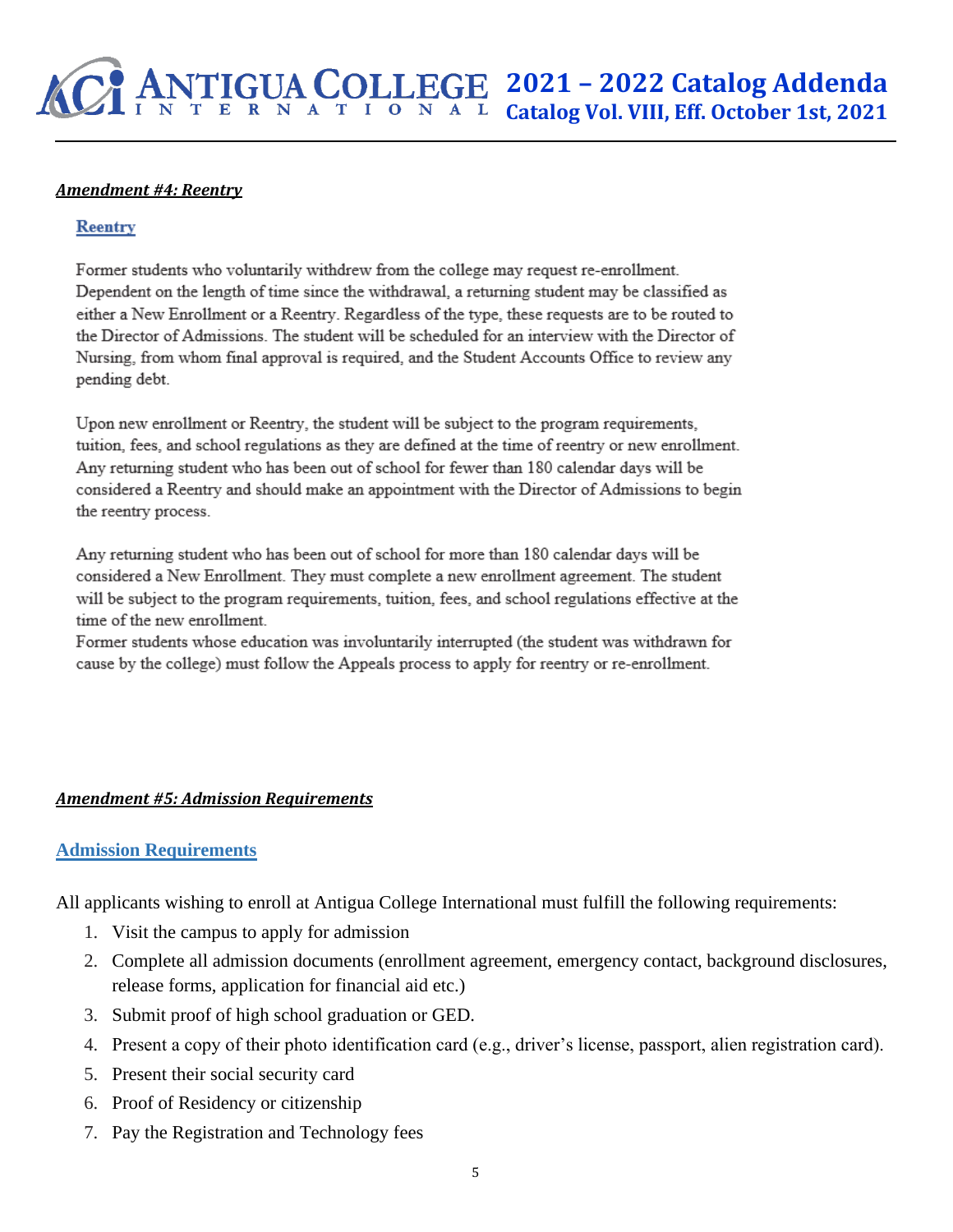Furthermore, a prospective candidate who:

- A. Has a High School diploma and has no completed college credits in an accredited higher education institution:
	- a. Seeking ASN or BSN, Entrance requirement: Must submit the scores for a standardized exam: SAT, ACT, HESI, ATI. Please note that SAT and ACT are provided by Pearson Vue and HESI and/or ATI are administered at ACI.
	- b. If the student does not have an exam score or chooses not to take the exam, the student may enter the LPN program directly.
	- c. Seeking LPN, Entrance requirements: None.
	- d. Please note that applicants who have graduated from a high school outside of the United States and its territories, with no evidence of higher education, will need to provide an original copy of an equivalency evaluation of the foreign high school graduation from a verifiable credential evaluation agency (e.g., MDCPS, NACES, AICE). The student must provide all academic documents translated by the same verifiable credential evaluation agency.
- B. Has fully earned a degree (e.g., AS, AA, Masters, Doctorate) in the United States:
	- a. Seeking ASN or BSN, Entrance requirement: None
	- b. Seeking LPN, Entrance requirements: None.
- C. Has earned **any degree in a foreign country** as confirmed by a reputable credential evaluation organization:
	- a. Seeking ASN or BSN, Entrance requirement: Must take the HESI or ATI English exam administered by ACI.
	- b. Seeking LPN, Entrance requirements: None.
	- c. Please note that applicants who have graduated from an institution of higher learning (college or university) outside of the United States and its territories will need to provide an original copy of a qualitative and quantitative equivalency of the foreign degree, education program(s), and specific courses. The applicant must use a verifiable credential evaluation agency that has published standards for membership, affiliations to U.S.-based international higher education associations, and are frequently linked to and used by federal agencies, state agencies, educational institutions, and employers (e.g., NACES and AICE). The student must provide all academic documents translated by the same verifiable credential evaluation agency.
- D. Has earned **a Foreign Physician degree or graduate nurse in a foreign country** as confirmed by a reputable credential evaluation organization:
	- a. Seeking ASN or BSN, Entrance requirement: None.
	- b. Seeking LPN, Entrance requirements: None.
	- c. Please note that applicants who have graduated from an institution of higher learning (college or university) outside of the United States and its territories will need to provide an original copy of a qualitative and quantitative equivalency of the foreign degree, education program(s), and specific courses. The applicant must use a verifiable credential evaluation agency that has published standards for membership, affiliations to U.S.-based international higher education associations, and are frequently linked to and used by federal agencies, state agencies, educational institutions, and employers (e.g., NACES and AICE). The student must provide all academic documents translated by the same verifiable credential evaluation agency.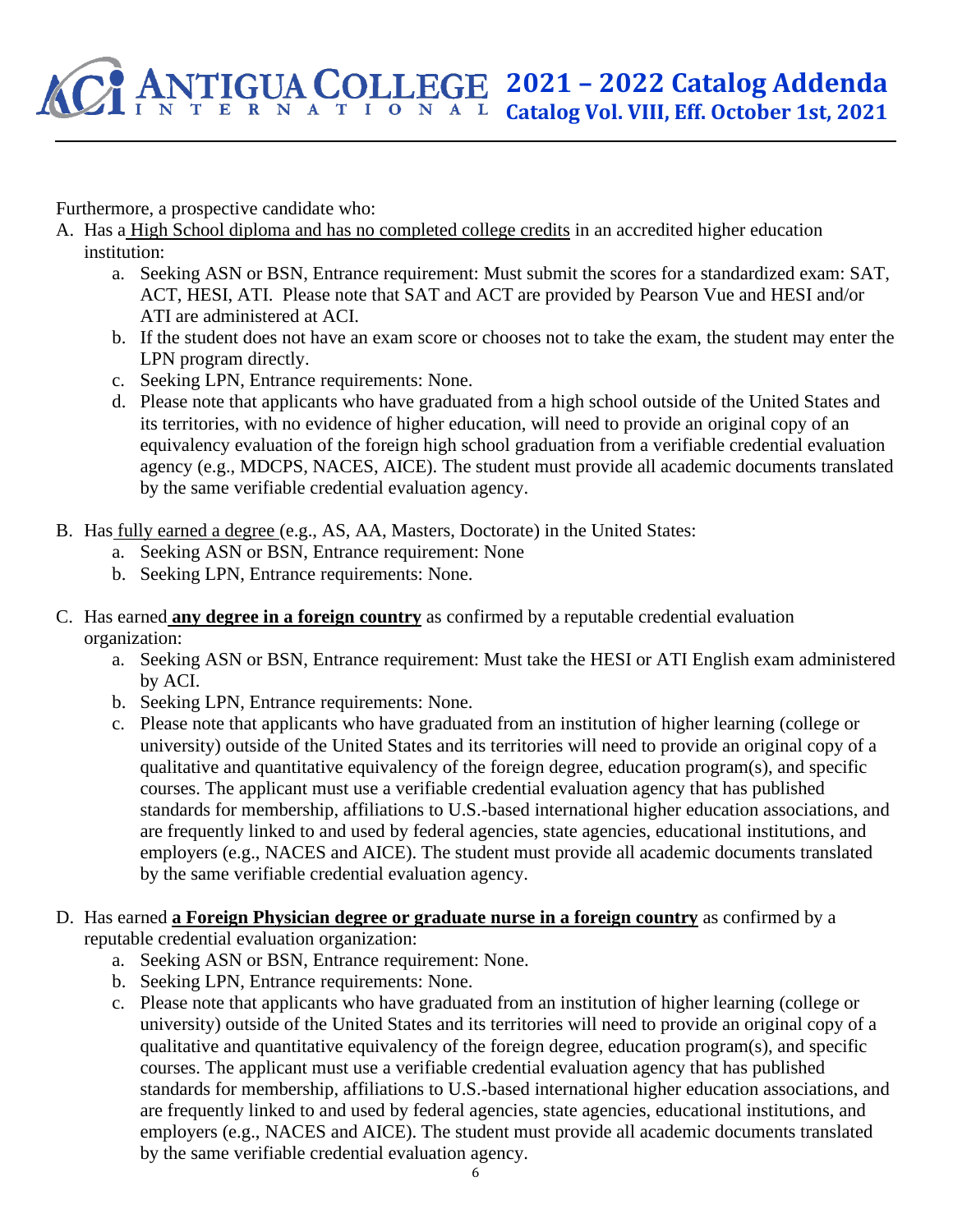

- E. Has transfer credits for some or all general courses from another higher education institution:
	- a. Seeking ASN or BSN, Entrance requirements: None, **only if**:
		- i. The academic institution has institutional, programmatic, and regional accreditation
		- ii. Has a GPA of 2.5 in the transfer courses
		- iii. The student submits the entrance exam results completed for that transferring institution. At its discretion, ACI will determine the transferability of the credits and waive the entrance exam requirements.
	- b. Seeking LPN, Entrance requirements: None.
- F. Has **completed some college credits at a foreign country** as confirmed by a reputable credential evaluation organization, but has not earned a degree:
	- a. Seeking ASN or BSN, Entrance requirements:
		- i. Must submit the scores for a standardized entrance exam: SAT, ACT, HESI, ATI.
		- ii. At its discretion, ACI will evaluate the transferability of credits. Please note that SAT and ACT are provided by Pearson Vue and HESI and/or ATI are administered at ACI.
		- iii. Please note that applicants who have graduated from an institution of higher learning (college or university) outside of the United States and its territories will need to provide an original copy of a qualitative and quantitative equivalency of the foreign degree, education program(s), and specific courses. The applicant must use a verifiable credential evaluation agency that has published standards for membership, affiliations to U.S.-based international higher education associations, and are frequently linked to and used by federal agencies, state agencies, educational institutions, and employers (e.g., NACES and AICE). The student must provide all academic documents translated by the same verifiable credential evaluation agency.
	- b. If the student does not have an entrance exam or chooses not to take the exam, the student may enter the LPN program directly
	- c. Seeking LPN, Entrance requirements: None.
- G. Has an LPN License completed in ACI:
	- a. Seeking ASN or BSN, Entrance requirements: None.
- H. Has an LPN license:
	- a. Seeking ASN or BSN, Entrance requirement:
		- i. Must submit the scores for a standardized entrance exam: SAT, ACT, HESI, ATI. Please note that SAT and ACT are provided by Pearson Vue and HESI and/or ATI are administered at ACI.

| Standardized Entrance Exams (if taken on or after 2016) |     |  |       |  |  |
|---------------------------------------------------------|-----|--|-------|--|--|
| ATI-TEAS<br>SAT<br>Exam-                                |     |  |       |  |  |
| <b>Composite Score</b>                                  | 890 |  | 41.3% |  |  |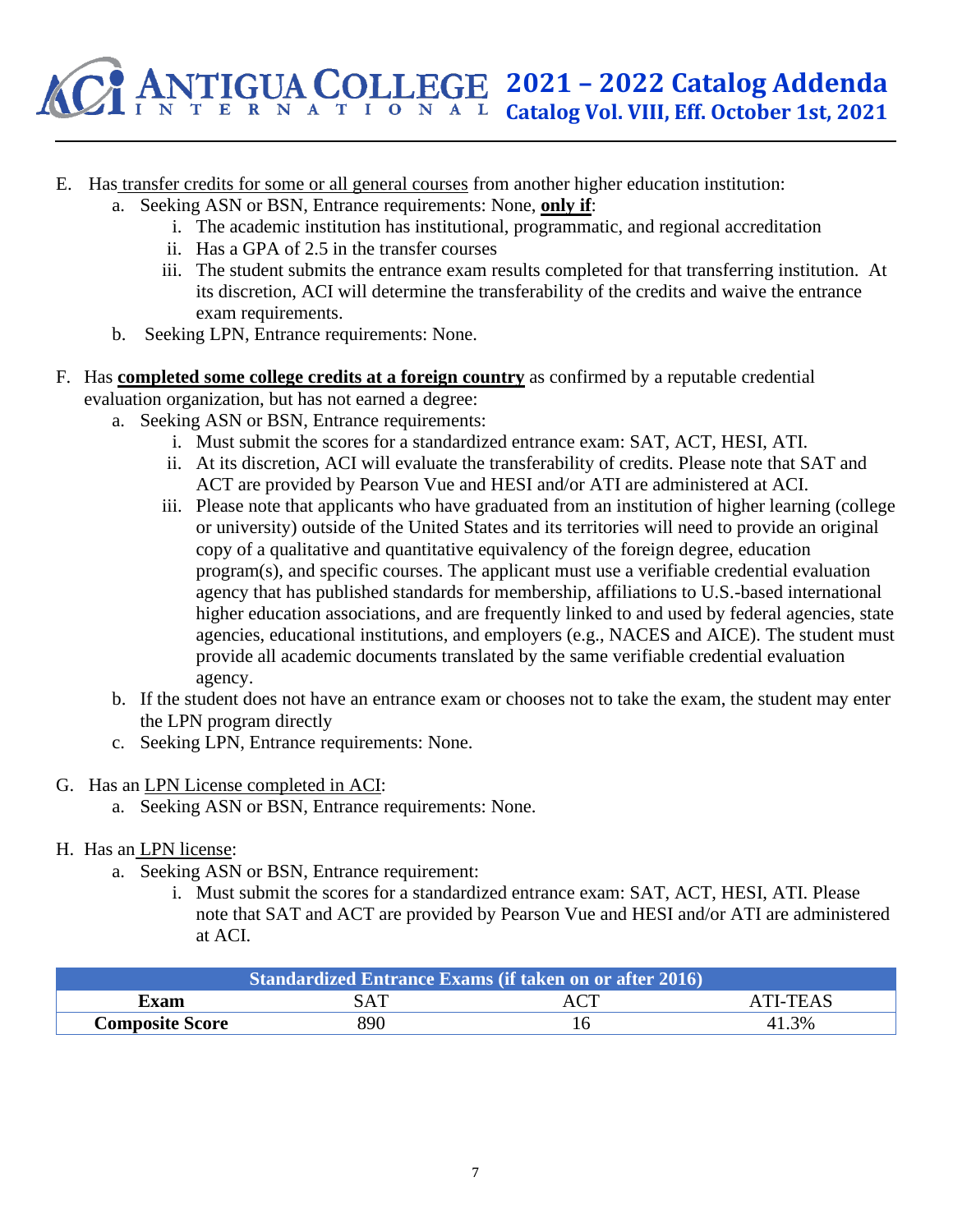## **Additional Admission Requirements**

- A. Applicants seeking to enroll in the ASN, or BSN programs must fulfill the following requirement:
	- a. Submit official transcripts of transferrable college credits within 30 days of their start date, if applicable.
	- b. Licensed Practical Nurses (LPNs) must submit their LPN license from a Board of Nursing approved program to receive 11 transfer credits to the ASN or BSN program.
	- c. Foreign Medical Doctors that submit evidence of the equivalent of a US degree of Doctor of Medicine from a college or university outside the US will be awarded 24 credits toward the ASN or 38 credits toward the BSN program totals.
- B. Applicants seeking to be awarded admission to the RN to BSN based on a nursing license must fulfill the following requirements:
	- a. Submit official transcripts reflecting an awarded credential. The transcript must indicate the credential that was granted.
	- b. ASN Program from a Board of Nursing approved institution will be awarded 77 credits. *(If a graduate from the ACI ASN program, ACI will provide transcripts.)*
	- c. Submit a copy of your active RN license. The license must be current in the State of Florida and be in good standing.

## *Amendment #6: Admission Requirements; Transfer of Credits*

## **Additional Admission Requirements**

- A. Applicants seeking to enroll in the ASN, or BSN programs must fulfill the following requirement:
	- a. Submit official transcripts of transferrable college credits within 30 days of their start date, if applicable.
	- b. Licensed Practical Nurses (LPNs) must submit their LPN license from a Board of Nursing approved program to receive 14 transfer credits to the ASN or BSN program.
	- c. Foreign Medical Doctors that submit evidence of the equivalent of a US degree of Doctor of Medicine from a college or university outside the US will be awarded 24 credits toward the ASN or 38 credits toward the BSN program totals.
- B. Applicants seeking to be awarded admission to the RN to BSN based on a nursing license must fulfill the following requirements:
	- 1. Submit official transcripts reflecting an awarded credential. The transcript must indicate the credential that was granted.
	- 2. ASN Program from a Board of Nursing approved institution will be awarded 77 credits. *(If a graduate from the ACI ASN program, ACI will provide transcripts.)*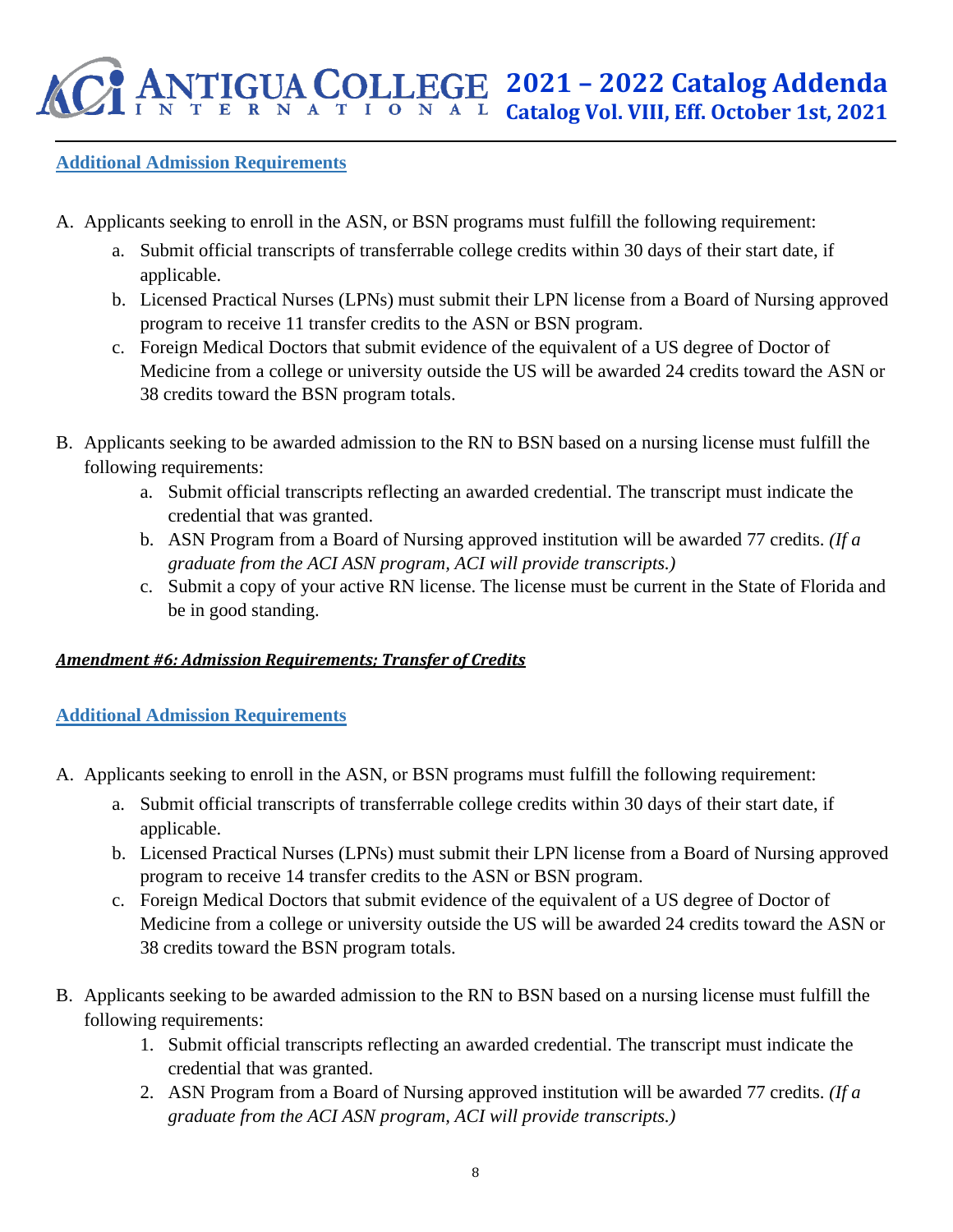

3. Submit a copy of your active RN license. The license must be current in the State of Florida and be in good standing.

## **Transfer of Credits**

Standardized Transfer Awards\*

Foreign Medical Doctors: A student providing evidence of the equivalent of a US degree of Doctor of Medicine from a college or university outside the US will be awarded 24 credits toward the ASN or 38 credits toward the BSN program totals.

RN to BSN: A student applying to the BSN program with proof of an approved ASN credential (minimum 70 credits) and a valid RN license will be awarded 77 credits toward the BSN program totals.

LPN: A student applying to either ASN or BSN with proof of a valid PN license will be awarded 14 credits toward the program of their choice.

*Amendment #7: General Information*

## **Hours of Operation**

### **Classes\***

Monday through Friday

- 9:00 AM 2:00 PM (Morning Session)
- $6:00 \text{ PM} 11:00 \text{ PM}$  (Evening Session)

### *Amendment #8: Admission Requirements*

| <b>Standardized Entrance Exams (if taken on or after 2016)</b> |                |     |      |          |                      |  |  |
|----------------------------------------------------------------|----------------|-----|------|----------|----------------------|--|--|
| <b>Exam</b>                                                    | SAT            | ACT | HESI | ATI-TEAS | English Section only |  |  |
| <b>Composite Score</b>                                         | 890            | I h | 63%  | 41.3%    | <b>HESI 63%</b>      |  |  |
|                                                                | ATI-TEAS 41.3% |     |      |          |                      |  |  |

*\* ADN and BSN Candidates are given two testing opportunities for the HESI and ATI-TEAS exams issued at the ACI campus. If the student cannot achieve the minimum passing score for the HESI or ATI-TEAS exam, they will be subject to a 3-month waiting period before retesting.*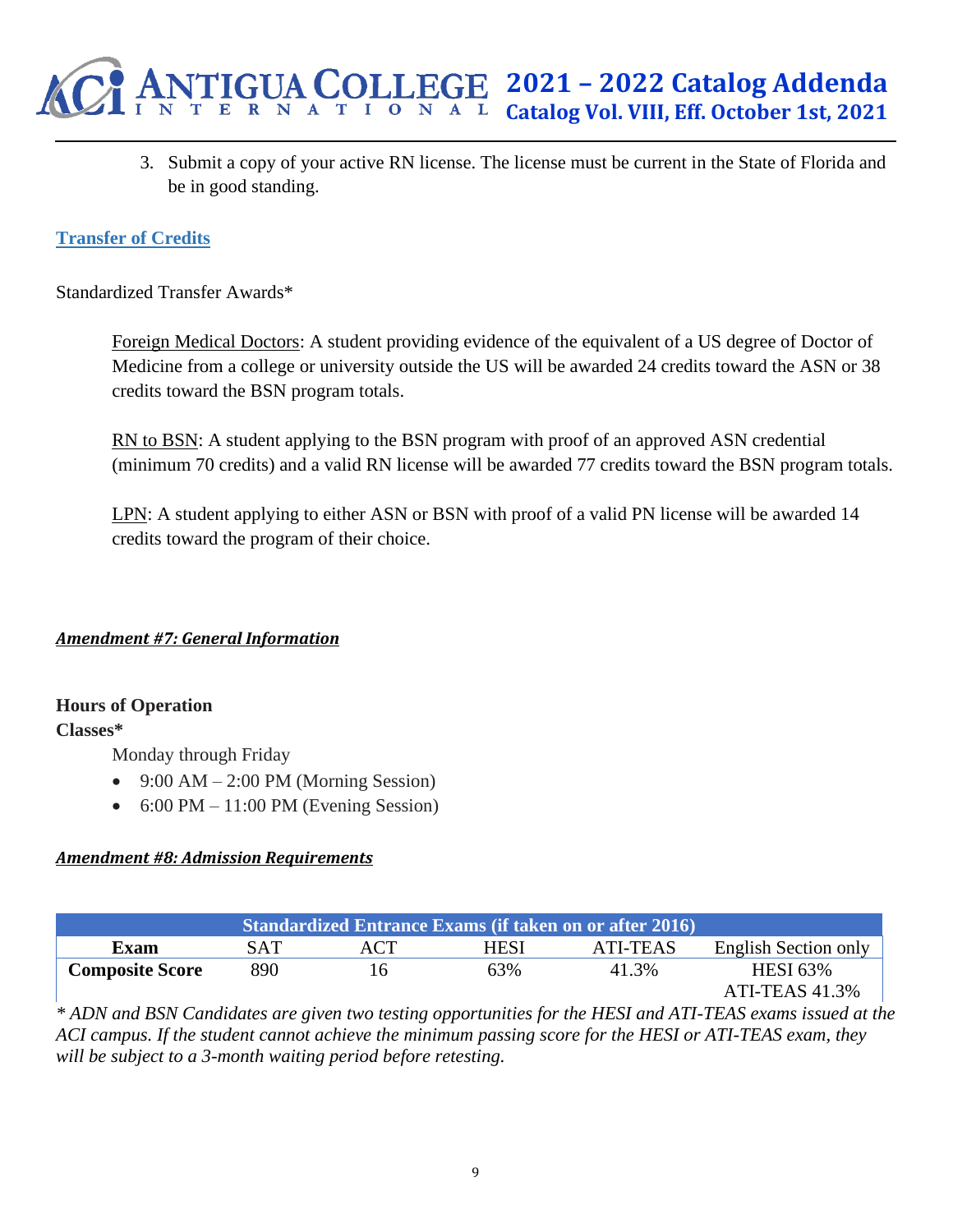## *Amendment #9: Admission Requirements*

Furthermore, a prospective candidate who:

- A. Has a High School diploma and has no completed college credits in an accredited higher education institution:
	- a. Seeking ASN or BSN, Entrance requirement: None.
		- i. Before enrolling in the nursing courses, the student must complete the ATI-TEAS or HESI examination which serves as a baseline of the student's knowledge, and skills. The scores achieved in ATI-TEAS or HESI are used for advising and assisting purposes only.
	- b. Seeking LPN, Entrance requirements: None.
	- c. Please note that applicants who have graduated from a high school outside of the United States and its territories, with no evidence of higher education, will need to provide an original copy of an equivalency evaluation of the foreign high school graduation from a verifiable credential evaluation agency (e.g., MDCPS, NACES, AICE). The student must provide all academic documents translated by the same verifiable credential evaluation agency.
- B. Has fully earned a degree (e.g., AS, AA, Masters, Doctorate) in the United States:
	- a. Seeking ASN or BSN, Entrance requirement: None
	- b. Seeking LPN, Entrance requirements: None.
- C. Has earned **any degree in a foreign country** as confirmed by a reputable credential evaluation organization:
	- a. Seeking ASN or BSN, Entrance requirement: None.
		- i. Before enrolling in the nursing courses, the student must complete the ATI-TEAS or HESI examination which serves as a baseline of the student's knowledge, and skills. The scores achieved in ATI-TEAS or HESI are used for advising and assisting purposes only.
	- b. Seeking LPN, Entrance requirements: None.
	- c. Please note that applicants who have graduated from an institution of higher learning (college or university) outside of the United States and its territories will need to provide an original copy of a qualitative and quantitative equivalency of the foreign degree, education program(s), and specific courses. The applicant must use a verifiable credential evaluation agency that has published standards for membership, affiliations to U.S.-based international higher education associations, and are frequently linked to and used by federal agencies, state agencies, educational institutions, and employers (e.g., NACES and AICE). The student must provide all academic documents translated by the same verifiable credential evaluation agency.
- D. Has earned **a Foreign Physician degree or graduate nurse in a foreign country** as confirmed by a reputable credential evaluation organization:
	- a. Seeking ASN or BSN, Entrance requirement: None.
	- b. Seeking LPN, Entrance requirements: None.
	- c. Please note that applicants who have graduated from an institution of higher learning (college or university) outside of the United States and its territories will need to provide an original copy of a qualitative and quantitative equivalency of the foreign degree, education program(s), and specific courses. The applicant must use a verifiable credential evaluation agency that has published standards for membership, affiliations to U.S.-based international higher education associations, and are frequently linked to and used by federal agencies, state agencies, educational institutions, and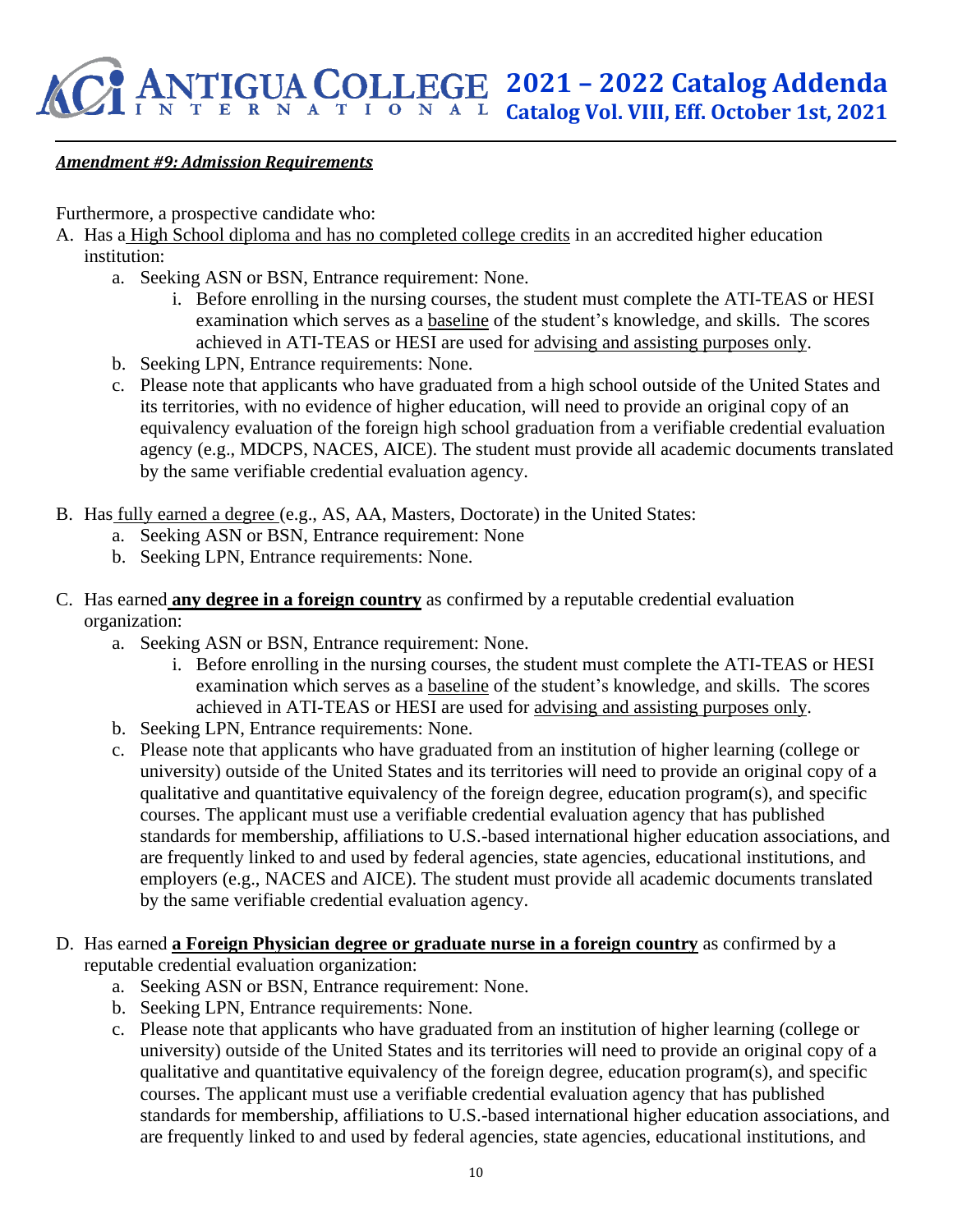

employers (e.g., NACES and AICE). The student must provide all academic documents translated by the same verifiable credential evaluation agency.

- E. Has transfer credits for some or all general education courses from another higher education institution:
	- a. Seeking ASN or BSN, Entrance requirements: None
		- i. Refer to Transfer of Credits section of the catalog for procedure regarding existing credits.
		- ii. Before enrolling in the nursing courses, the student may be asked to complete the ATI-TEAS or HESI examination which serves as a baseline of the student's knowledge, and skills. The scores achieved in ATI-TEAS or HESI are used for advising and assisting purposes only.
	- b. Seeking LPN, Entrance requirements: None.
- F. Has **completed some college credits at a foreign country** as confirmed by a reputable credential evaluation organization, but has not earned a degree:
	- a. Seeking ASN or BSN, Entrance requirements: None
		- i. Before enrolling in the nursing courses, the student must complete the ATI-TEAS or HESI examination which serves as a baseline of the student's knowledge, and skills. The scores achieved in ATI-TEAS or HESI are used for advising and assisting purposes only.
		- ii. Please note that applicants who have graduated from an institution of higher learning (college or university) outside of the United States and its territories will need to provide an original copy of a qualitative and quantitative equivalency of the foreign degree, education program(s), and specific courses. The applicant must use a verifiable credential evaluation agency that has published standards for membership, affiliations to U.S.-based international higher education associations, and are frequently linked to and used by federal agencies, state agencies, educational institutions, and employers (e.g., NACES and AICE). The student must provide all academic documents translated by the same verifiable credential evaluation agency.
	- b. Seeking LPN, Entrance requirements: None.
- G. Has an LPN License completed in ACI:
	- a. Seeking ASN or BSN, Entrance requirements: None.
- H. Has an LPN license:
	- a. Seeking ASN or BSN, Entrance requirement: None
		- i. Before enrolling in the nursing courses, the student must complete the ATI-TEAS or HESI examination which serves as a baseline of the student's knowledge, and skills. The scores achieved in ATI-TEAS or HESI are used for advising and assisting purposes only.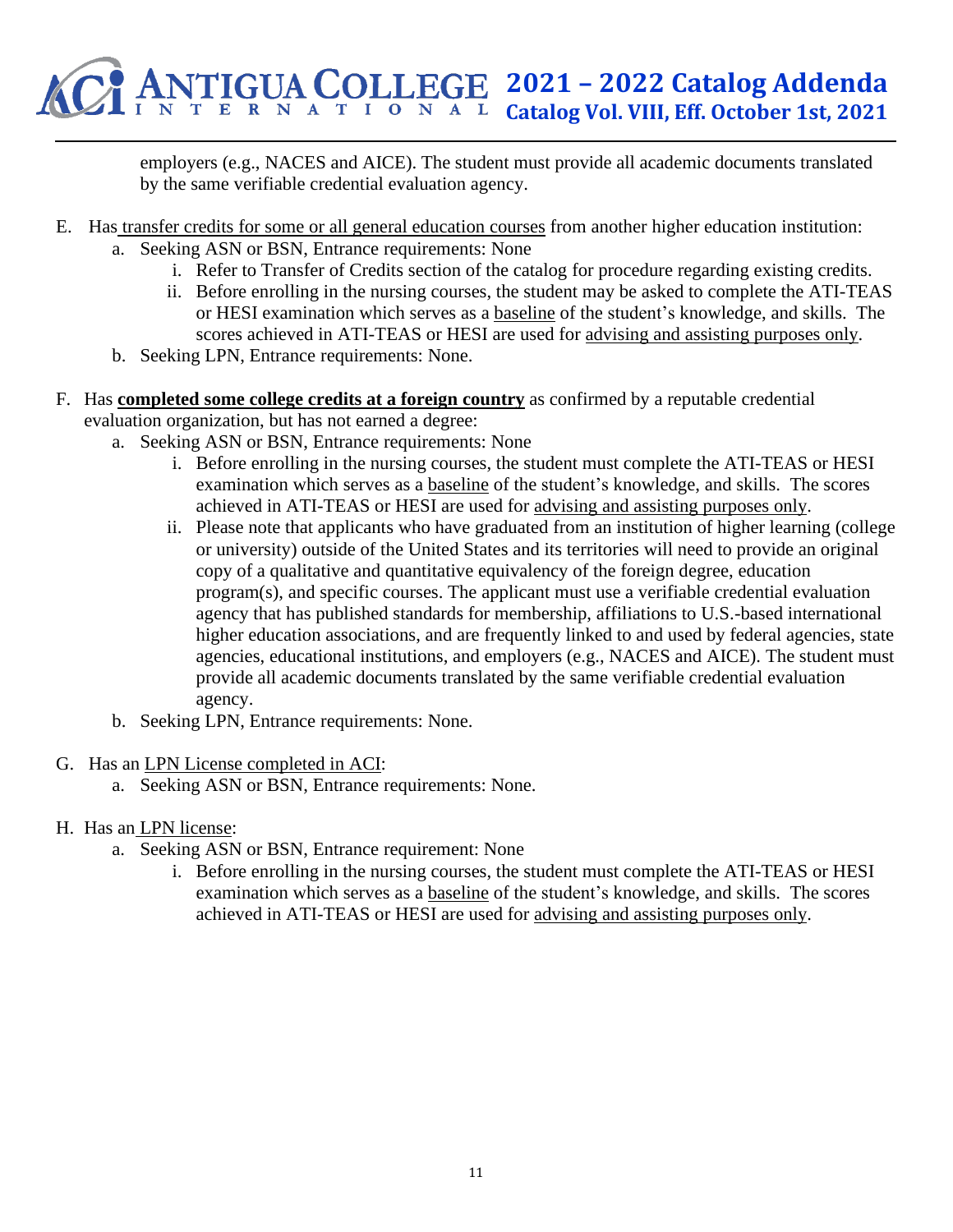## **Additional Admission Requirements**

- A. Applicants seeking to enroll in the ASN, or BSN programs must fulfill the following requirement:
	- a. Submit official transcripts of transferrable college credits within 30 days of their start date, if applicable.
	- b. Licensed Practical Nurses (LPNs) must submit their LPN license from a Board of Nursing approved program to receive 14 transfer credits to the ASN or BSN program.
	- c. Foreign Medical Doctors that submit evidence of the equivalent of a US degree of Doctor of Medicine from a college or university outside the US will be awarded 24 credits toward the ASN or 38 credits toward the BSN program totals.
- B. Applicants seeking to be awarded admission to the RN to BSN based on a nursing license must fulfill the following requirements:
	- 4. Submit official transcripts reflecting an awarded credential. The transcript must indicate the credential that was granted.
	- 5. ASN Program from a Board of Nursing approved institution will be awarded 77 credits. *(If a graduate from the ACI ASN program, ACI will provide transcripts.)*
	- 6. Submit a copy of your active RN license. The license must be current in the State of Florida and be in good standing.

## *Amendment #10: Admission Requirements*

## **Change Degree Program**

A student must initiate requests for changes to their program and plan by completing the Change of Degree Program form and submitting it to ACI. The request will be processed at the end of the semester ending the academic year. Students who wish to make any changes must receive academic and financial aid advising before ACI considers the change. Students within degree-seeking programs can advance from an associate degree to a bachelor's degree, not vice versa. All requests are subject to the approval of ACI.

## *Amendment #11: Mission, Goals, Core Values*

*Page 9:*

# **Vision**

Our commitment is to graduate prepared professionals who will provide leadership excellence in the communities they serve.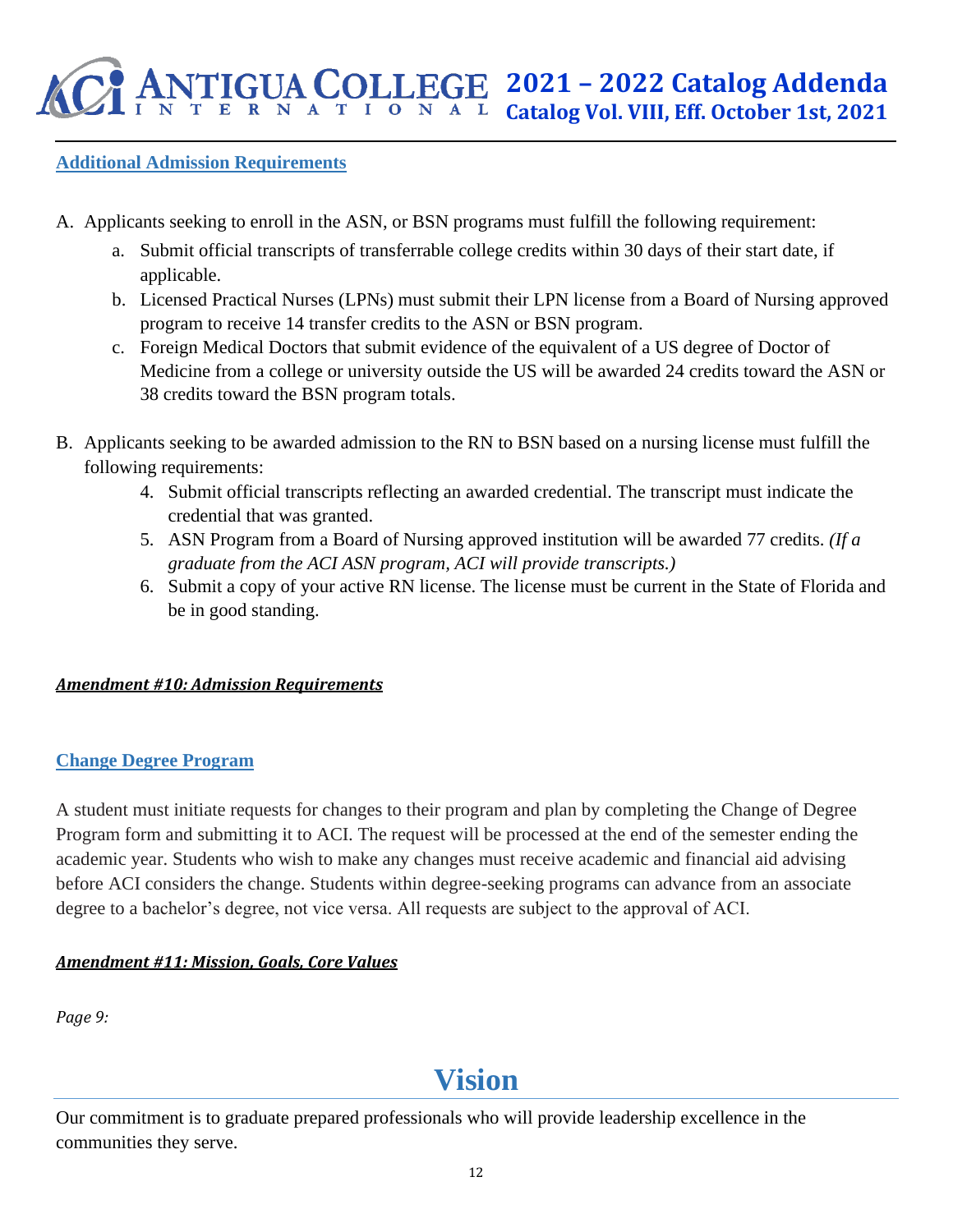## **2021 – 2022 Catalog Addenda**<br>**2021 – 2022 Catalog Addenda**  $\sum_{N}$  **A**  $\sum_{K}$  **E**  $\sum_{N}$  **A**  $\sum_{N}$  **C**<sub>2</sub> **Catalog Vol. VIII. Eff. October 1st. 2021 Catalog Vol. VIII, Eff. October 1st, 2021**

# **Mission**

The mission of Antigua College International is to provide excellent educational opportunities through innovation, enhanced knowledge, and first-class service. We are committed to graduating students who are successfully prepared to meet the challenges of their chosen career and future.

# **Goals**

To develop and deliver degree programs that meet the demands of the job markets.

Provide an academic experience that enhances the student's general education foundation and builds the skills necessary for a lifetime of learning.

Promote student, faculty, and administration commitments to personal and professional development, academic excellence, and civic responsibilities.

Encourage a culture that empowers, values, respects, promotes civility, responsibility, integrity, accountability, continuous improvement, teamwork, innovation, communication, collaboration, and the freedom of inquiry and expression.

## **Core Values**

Commitment Excellence Innovation Sense of Community Integrity Service Leadership Professionalism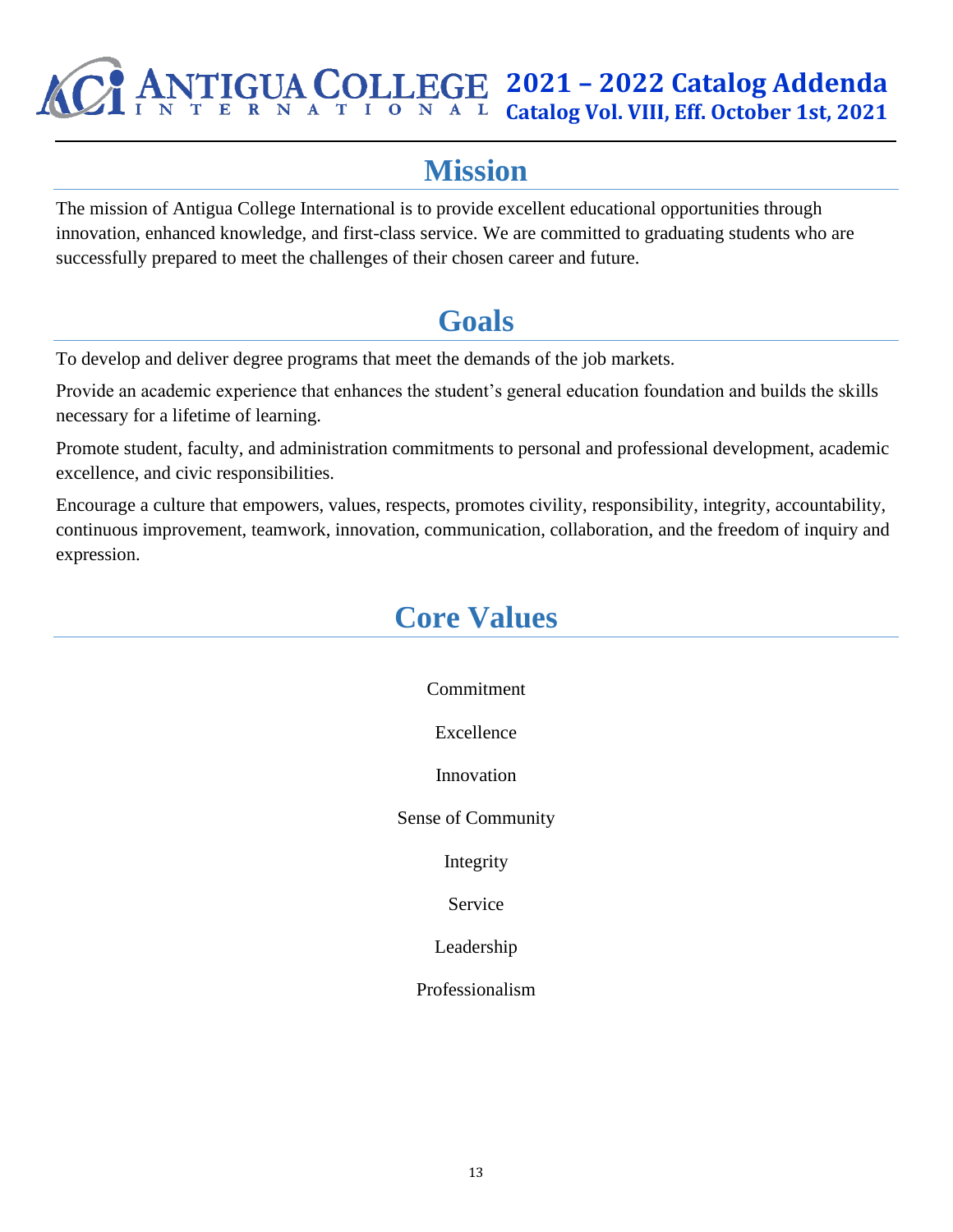

*Page 47:*

## Bachelor of Science Degree Programs

## **Mission**

The mission of the BSN program is to prepare clinically and culturally adept graduate nurses whose practice incorporates effective leadership and professional development to deliver comprehensive nursing care.

## **Goal**

The BSN prepared nurse graduates as a competent professional able to provide holistic nursing care, integrating ethical and legal standards, in decision making.

## **Core Values**

Human Dignity

Integrity

**Quality** 

Collaboration

Leadership

Professionalism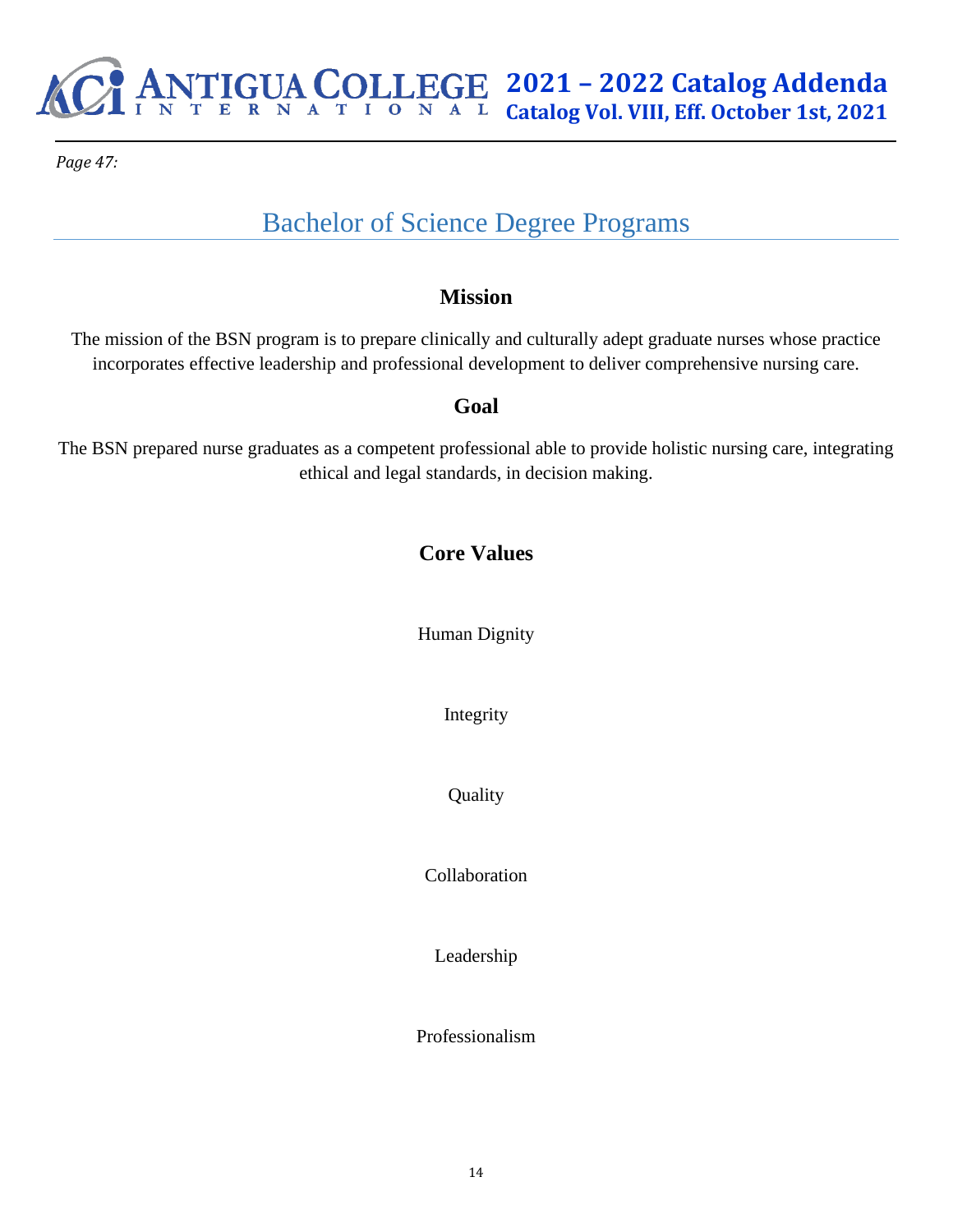*Page 51:*

# Associate in Science Degree Programs

## **Mission**

The mission of the ASN program is to prepare clinically and culturally competent graduate nurses whose practice utilizes critical thinking to deliver collaborative and holistic nursing care.

## **Goal**

The ASN Nurse will be able to use the nursing process to effectively develop a care plan based on evidence practices to ensure the safety and well-being of the clients.

## **Core Values**

Cultural Sensitivity

Collaboration

Human Dignity

Holistic Nursing Care

Quality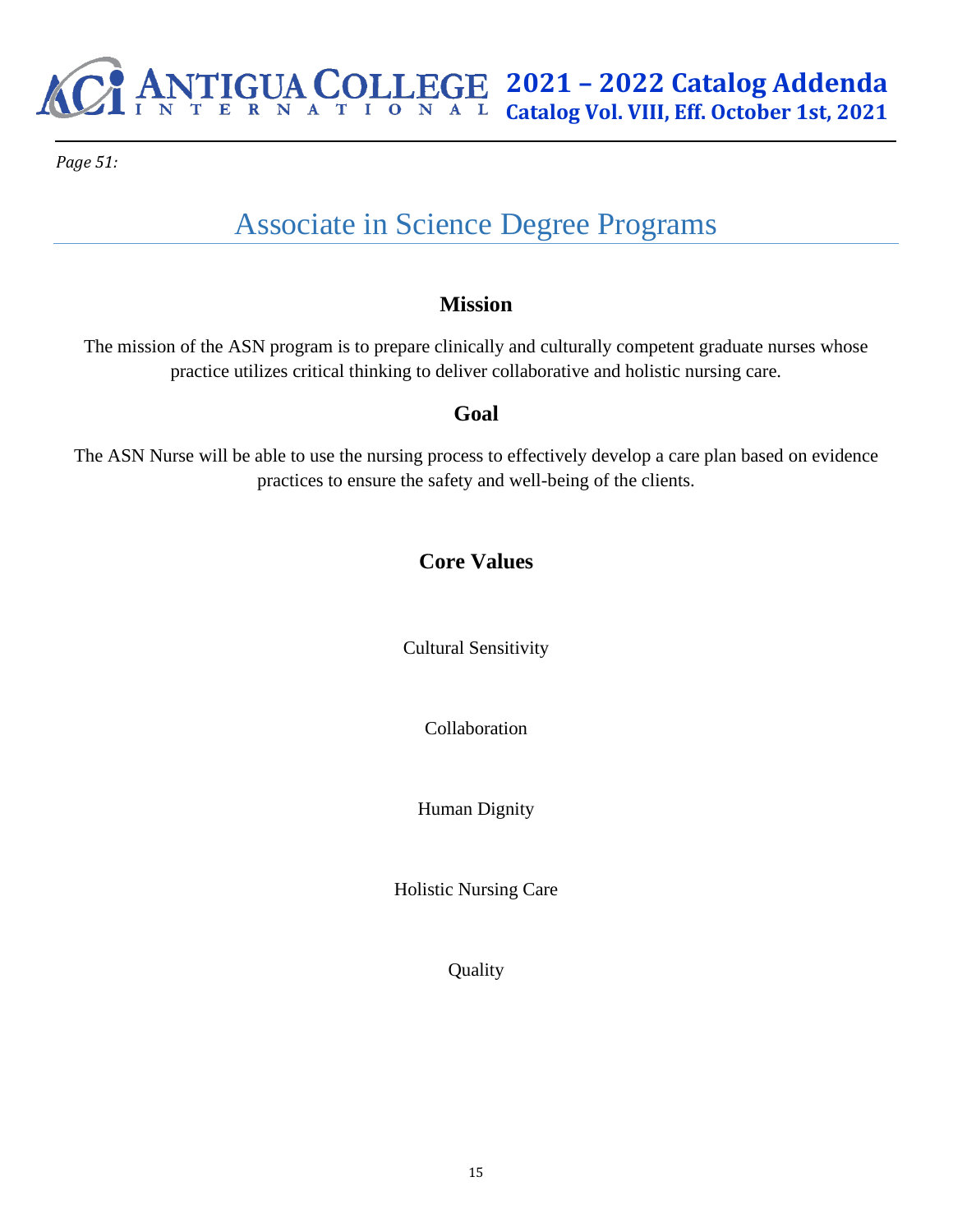

*Page 53:*

# **Diploma Programs**

## **Mission**

The mission of the PN program is to prepare clinically and culturally competent practical nurses whose practice embodies effective interpersonal relationships with patients, health care team members, and the community.

## **Goal**

The LPN Nurse will be able to provide quality care to clients with different levels of nursing care needs and providing comforting care to dying clients.

## **Core Values**

Sense of Community

Collaboration

Human Dignity

Cultural Sensitivity

Quality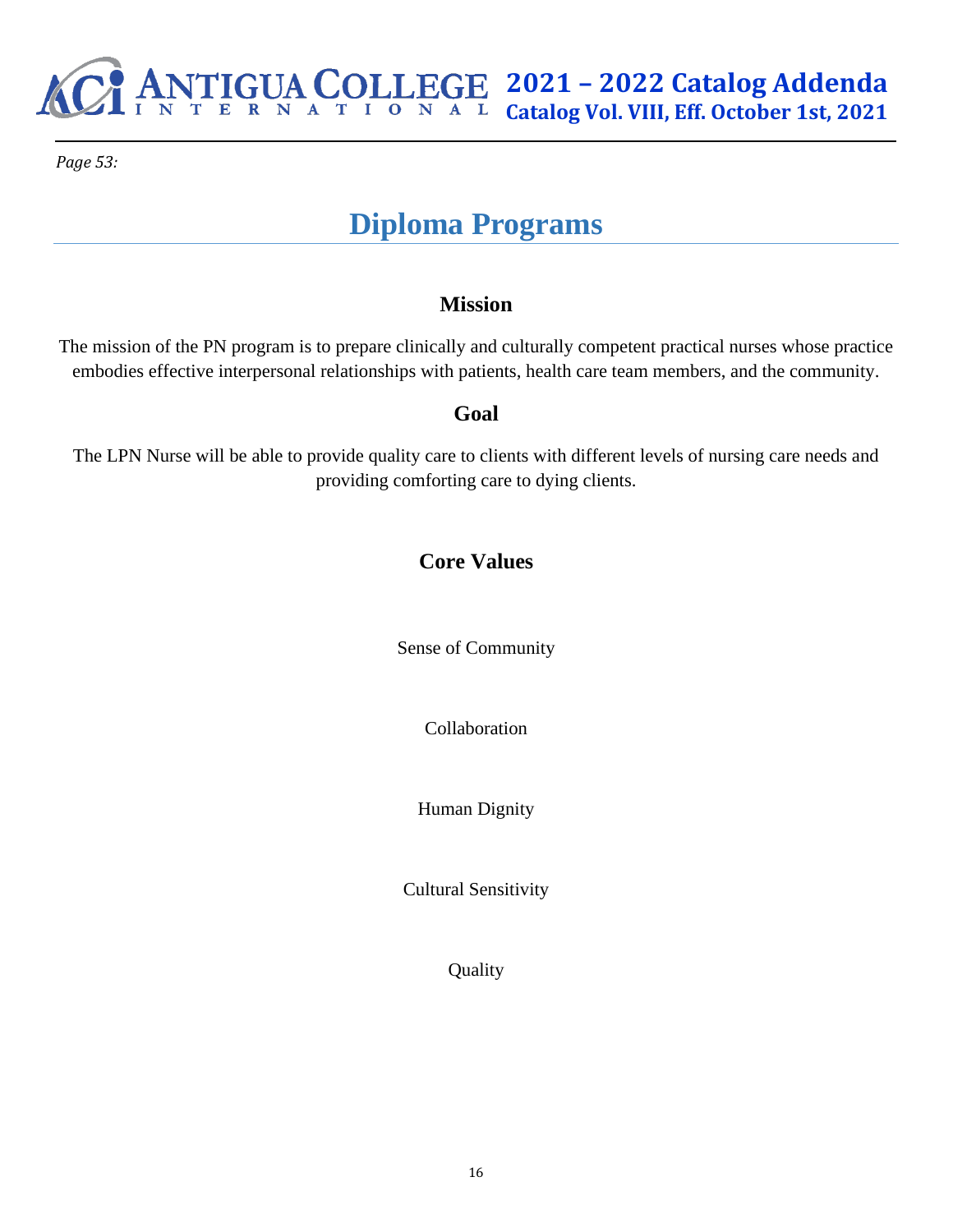

### *Amendment #12: End of Program Student Learning Outcomes*

*Page 47 and 49:*

### **End of Program Student Learning Outcomes for the BSN Program**

### **EOPSLO #1:** Engages in effective collaborative efforts to achieve the client's desired outcome

**EOPSLO #2:** Advocates for the rights to informed decision-making and self-determination of the client.

#### **EOPSLO #3:**

Evaluates quality improvement opportunities in nursing practice.

#### **EOPSLO #4:**

Manages the personal, physiological, psychological, cultural, or financial factors that impact efficient communication**.** 

### **EOPSLO #5:**

Analyzes the change agent as a means to lead improvements in the healthcare industry.

#### **EOPSLO #6:**

Utilizes computer information technologies to impart client education and nursing information.

#### **EOPSLO #7:**

Evaluates evidence-based nursing practices for application in the profession and healthcare settings.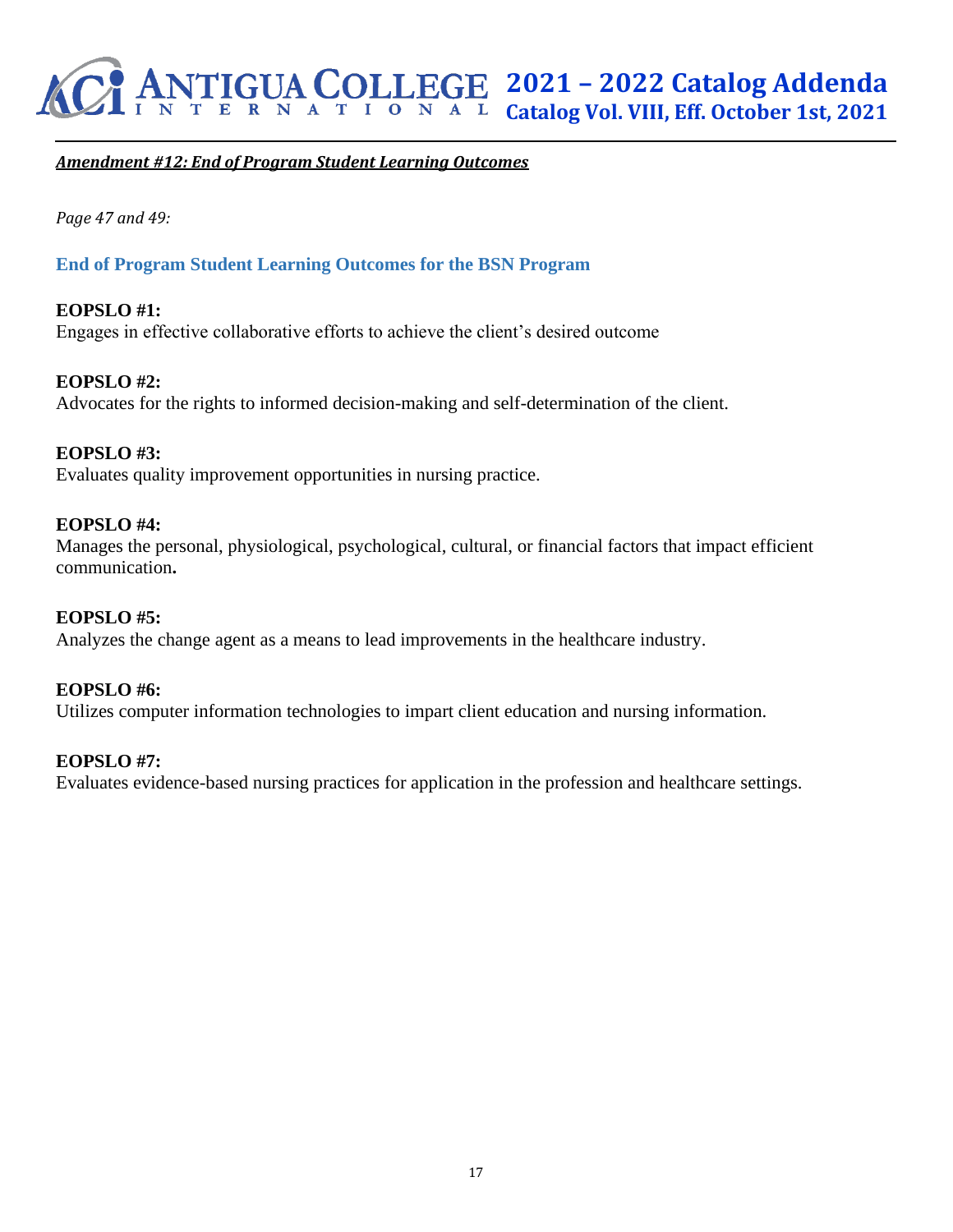*Page 51:*

**End of Program Student Learning Outcomes for the ASN Program**

## **EOPSLO #1:**

Utilizes a holistic approach in the nursing assessment of the client's condition. **EOPSLO #2:** Incorporates the client's cultural values and needs in the provision of care. **EOPSLO #3:** Utilizes the nursing process and clinical judgment model when providing care to clients. **EOPSLO #4:** Collaborates effectively with clients, families, and other members of the healthcare team. **EOPSLO #5:** Advocates for autonomy of the client in decision making and adherence to the plan of care. **EOPSLO #6:** Prioritizes nursing interventions to maximize client safety.

*Page 53:*

## **End of Program Student Learning Outcomes for the Practical Nurse Program**

## **EOPSLO #1:**

Applies the nursing process to promote a safe and healing environment for the client.

## **EOPSLO #2:**

Delivers high-quality and safe healthcare to long-term and chronic care clients.

## **EOPSLO #3:**

Collaborates with members of the health care team to improve client outcomes.

## **EOPSLO #4:**

Advocates for nursing interventions that honor a client's preferences and cultural values.

## **EOPSLO #5:**

Utilizes evidence-based nursing interventions within the LPN scope of practice.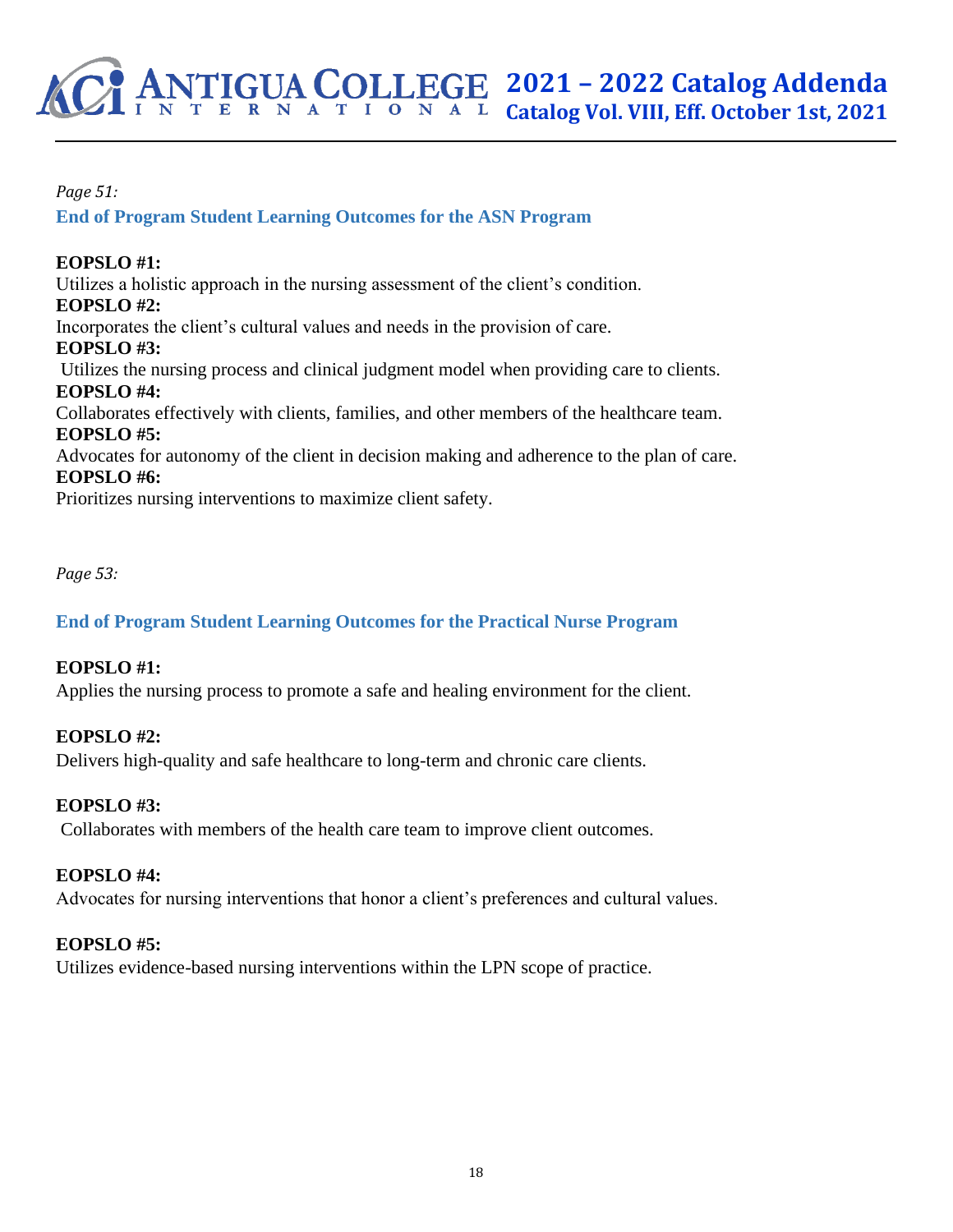## *Amendment #13: LPN Course Sequence Update for 2023*

### **Program Breakdown by Courses**

| Course #        | <b>Course Name</b>                             | <b>Hours</b> |
|-----------------|------------------------------------------------|--------------|
| <b>HSC 100</b>  | Introduction to Health Care Environment        | 30           |
| <b>PRN 022</b>  | Anatomy and Physiology and Medical Terminology | 90           |
| <b>PRN 023</b>  | Growth & Development and Nutrition             | 50           |
| <b>PRN 001</b>  | Fundamentals of Practical Nursing I (HIV/AIDS) | 105          |
| <b>PRN 002</b>  | <b>Fundamentals of Practical Nursing II</b>    | 105          |
| <b>PRN 035</b>  | Pharmacology                                   | 100          |
| <b>PRN 380A</b> | Medical-Surgical Nursing I-A                   | 105          |
| <b>PRN 380B</b> | Medical-Surgical Nursing I-B                   | 105          |
| <b>PRN 388A</b> | Medical-Surgical Nursing II-A                  | 105          |
| <b>PRN 388B</b> | Medical-Surgical Nursing II-B                  | 105          |
| <b>PRN 100</b>  | Maternity and Newborn Nursing                  | 95           |
| <b>PRN 110</b>  | <b>Pediatric Nursing</b>                       | 95           |
| <b>PRN 390</b>  | <b>Psychiatric Nursing</b>                     | 90           |
| <b>PRN 400</b>  | <b>Practical Nursing Communications</b>        | 50           |
| <b>PRN 933</b>  | <b>Transition to Graduate</b>                  | 65           |
| <b>PRN 934</b>  | <b>NCLEX PN Review</b>                         | 60           |
|                 | <b>Total Hours</b>                             | 1355         |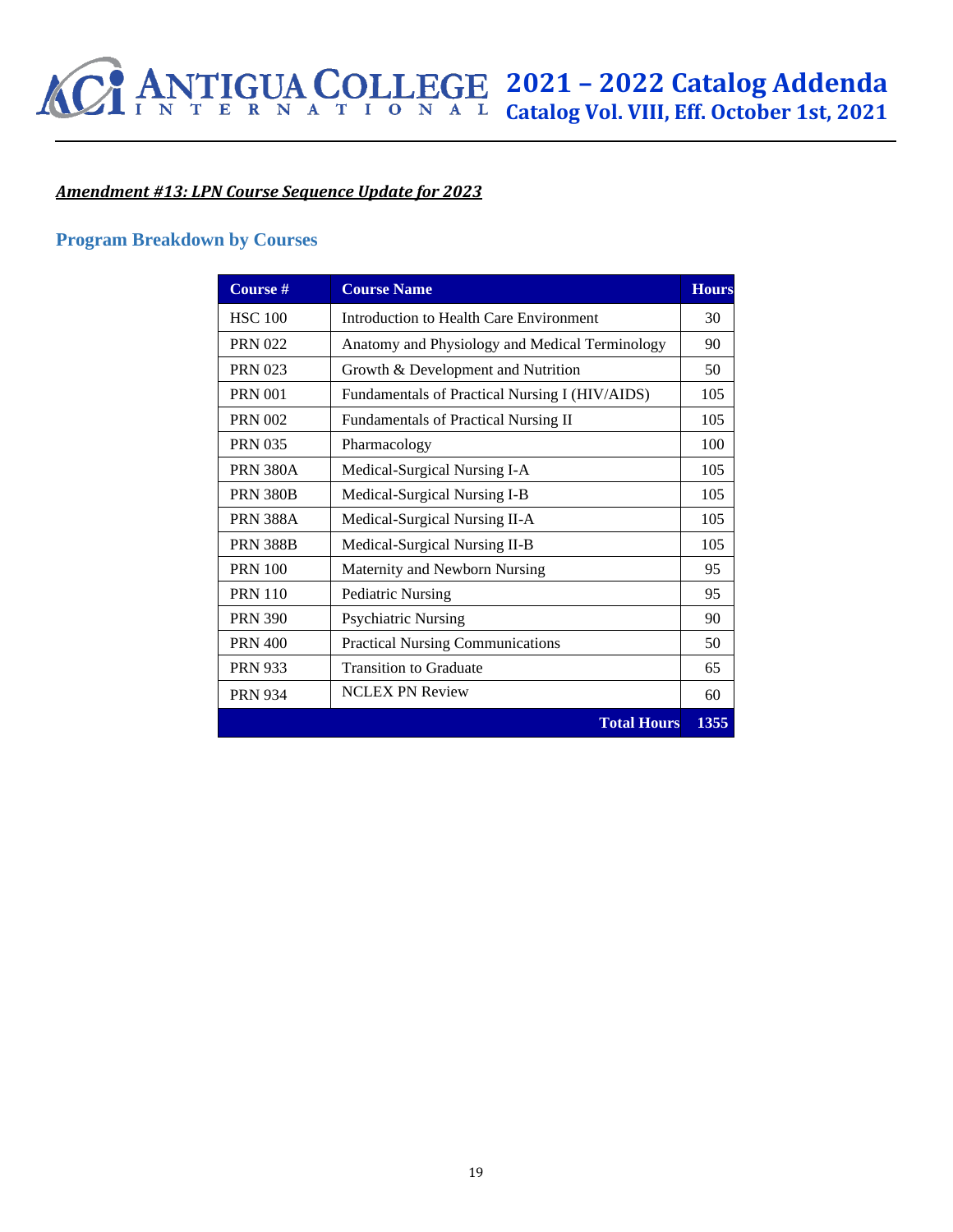

### *Amendment #14: Updated Faculty Table*

## **Faculty**

| <b>Name</b> | Degree(s), Conferring Institution                                            | <b>Title</b> | Subject(s)             |
|-------------|------------------------------------------------------------------------------|--------------|------------------------|
|             | Doctor of Medicine, CETEC University, Dominican Republic                     |              |                        |
| Antigua,    | MS, Nursing/FNP, University of Turabo, Miramar, Florida                      | Adjunct      | Nursing,               |
| Diony       | MS, Nursing/Ed, University of Phoenix, Miami, Florida                        | Faculty      | Sciences               |
|             | AS, Nursing, University of Sacred Heart, Santurce, Puerto Rico               |              |                        |
|             | Doctor of Medicine, UTESA University, Dominican Republic                     |              |                        |
| Antigua,    | MS, Nursing/FNP, University of Turabo, Miramar, Florida                      | Adjunct      | Nursing,               |
| Jose        | MS, Nursing/Ed, University of Phoenix, Miami, Florida                        | Faculty      | Sciences               |
|             | AS, Nursing, University of Sacred Heart, Santurce, Puerto Rico               |              |                        |
|             | Doctor of Medicine, University of Cienfuegos, Cuba.                          | Full-Time    |                        |
| Ana Duenas  | MS, Nursing/FNP, University Ana G. Mendez, Florida                           | Faculty      | Nursing,<br>Sciences   |
|             | BS, Nursing, Florida International University, Florida                       |              |                        |
|             | Doctor of Medicine, Higher Institute of Medical Sciences, Camaguey, Cuba     | Full-Time    |                        |
| Barroso,    | BS, Nursing, Antigua College International, Miami, Florida                   | Faculty &    | Practical              |
| Hector      |                                                                              | Clinical     | Nursing                |
|             |                                                                              | Instructor   |                        |
| Bermudez,   | Doctor of Medicine, Universidad Libre, Barranquilla, Colombia                | Full-time    | Nursing,               |
| John        | BS, Nursing, Antigua College International, Miami, FL                        | Faculty      | Sciences               |
| Collado,    | EdD, Doctor of Education, Nova Southeastern University, Ft. Lauderdale, FL   | Adjunct      | English,               |
| Juan        |                                                                              | Faculty      | Writing,               |
| Fleites,    | MS, Education, Nova Southeastern University, Miami, Florida                  | Adjunct      | Chemistry,             |
| Esther      | BS, Chemistry, Universidad Central de las Villas, Cuba                       | Faculty      | Mathematics,           |
|             |                                                                              |              | <b>Statistics</b>      |
| Gonzalez,   | Doctor of Medicine, Faculty of Medical Sciences, Pinar Del Rio, Cuba         | Adjunct      | Nursing,               |
| Rolando     |                                                                              | Faculty      | Sciences               |
| Jelshon     | Doctor of Medicine, The Higher Institute of Medical Sciences of Havana, Cuba | Part-Time    | <b>Health Sciences</b> |
| Martin      | BSN, Nursing, Antigua College International, Miami, FL                       | Faculty      |                        |
| Monroy,     | MS, Informatics, Grantham University, Lenexa, Kansas                         | Adjunct      | Information            |
| Carmen      | BS, Nursing, University of Alabama, Tuscaloosa, Alabama                      | Faculty      | Technology             |
|             | AS, Nursing, Miami Dade College, Miami, Florida                              |              |                        |
| Napoles,    | Doctor of Medicine, Higher Institute of Medical Sciences, Camaguey, Cuba     | Adjunct      | Nursing,               |
| Yunexis     | BS, Nursing, Antigua College International, Miami, Florida                   | Faculty      | Sciences               |
| Omayra      | BSN, Nursing, National University College, Bayamon, Puerto Rico              | Part-Time    | Nursing,               |
| Torres      | AS, Nursing, EDP University, San Sebastian, Puerto Rico                      | Clinical     | Sciences               |
|             |                                                                              | Faculty      |                        |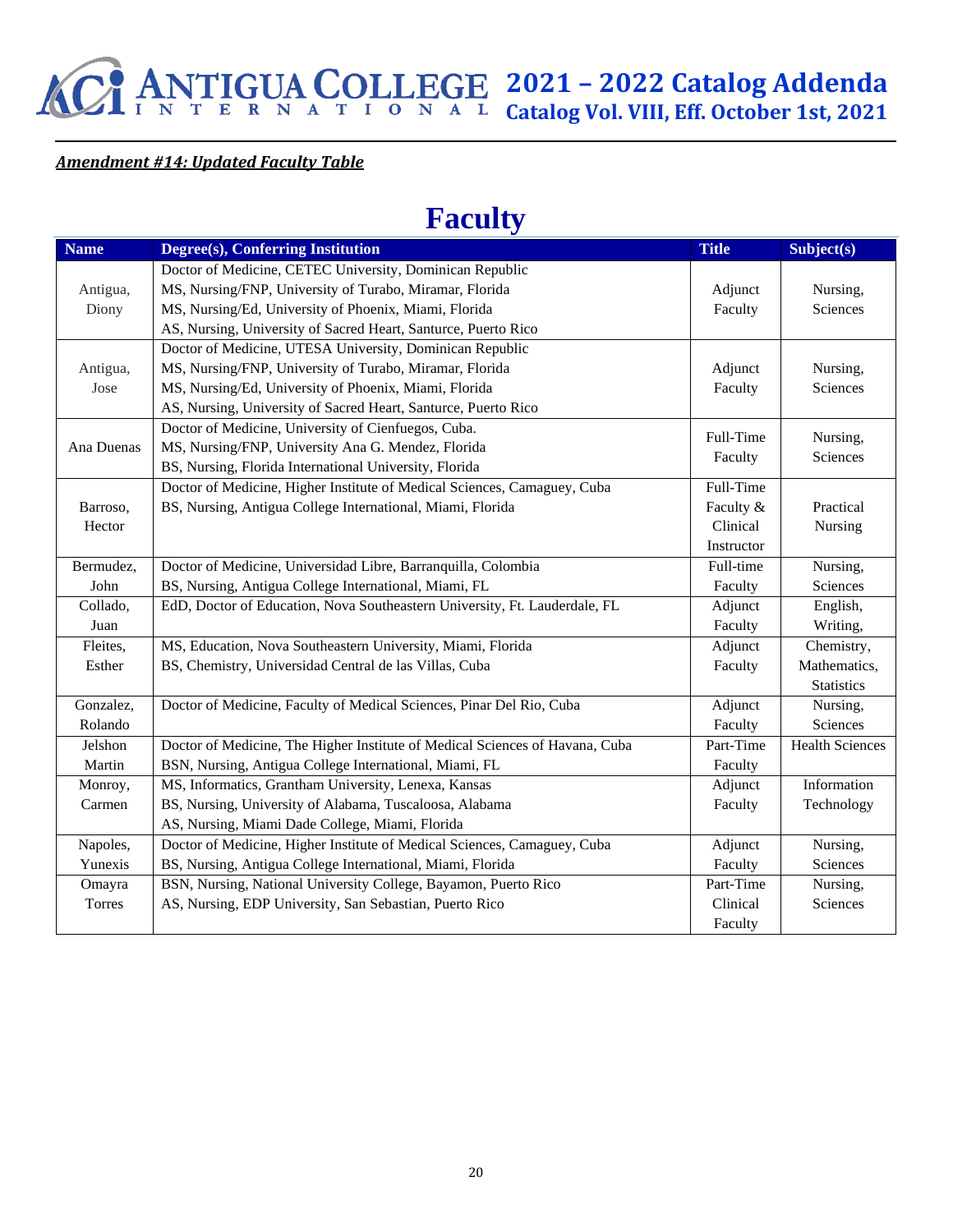

#### *Amendment #15: Updated Faculty Table*

## **Staff**

| <b>Name</b>                        | <b>Department</b>            | <b>Role</b>                                                   | FT/PT     |
|------------------------------------|------------------------------|---------------------------------------------------------------|-----------|
| Diony Antigua MD, MSN/Ed, ARNP, RN | Administration               | <b>Chief Executive Officer</b>                                | FT        |
| Jose Antigua MD, MSN/Ed, ARNP, RN  | Administration               | President                                                     | FT        |
| Justin Garcia, BA, CPA             | Administration               | Chief Financial Officer                                       | FT        |
| Taima Gonzalez, BA, MBA, MSA-PA    | Administration               | Chief Operation Officer / Financial<br>Aid Corporate Director | FT        |
| Carmen Monroy, MSN-NI, BSN, RN     | <b>Nursing Department</b>    | Director of Nursing, Enrollment, &<br>Compliance              | FT        |
| Dionny J. Antigua, BSN, RN         | Nursing Education            | <b>Assistant Nursing Director</b>                             | FT        |
| Barbara Diaz                       | <b>Student Accounts</b>      | <b>Student Account Director</b>                               | FT        |
| Dorothy Hamilton, MLS              | Learning Resource Center     | Learning Resource Center.                                     | PT        |
| Ernesto Limonta, BS                | Administration               | Networking & Technology                                       | PT        |
| Yulissa Alvarez, MSN-FNP, BSN, RN  | Nursing Education            | Office of the Registrar                                       | FT        |
| Roxana Betancourt, BSN RN          | <b>Clinical Coordination</b> | <b>Clinical Coordinator</b>                                   | FT        |
| Katherine Sosa                     | <b>Student Services</b>      | <b>Career Services</b>                                        | FT        |
| Jeanine Benigno                    | Administration               | <b>Administrative Assistant</b>                               | <b>FT</b> |

#### *Amendment #15: Accreditation, Licenses, and Approvals*

*"Antigua College International, Practical Nursing, Associate, and Bachelors (including RN-BSN) Programs, are pursuing pre-accreditation candidacy status from the National League for Nursing Commission for Nursing Education Accreditation (NLN CNEA), located at 2600 Virginia Avenue, NW, 8th Floor, Washington, DC 20037; phone 202-909-2500. Interested parties are invited to submit third party comments in writing directly to NLN CNEA (cneaaccreditation@nln.org) no later than April 21, 2022."*